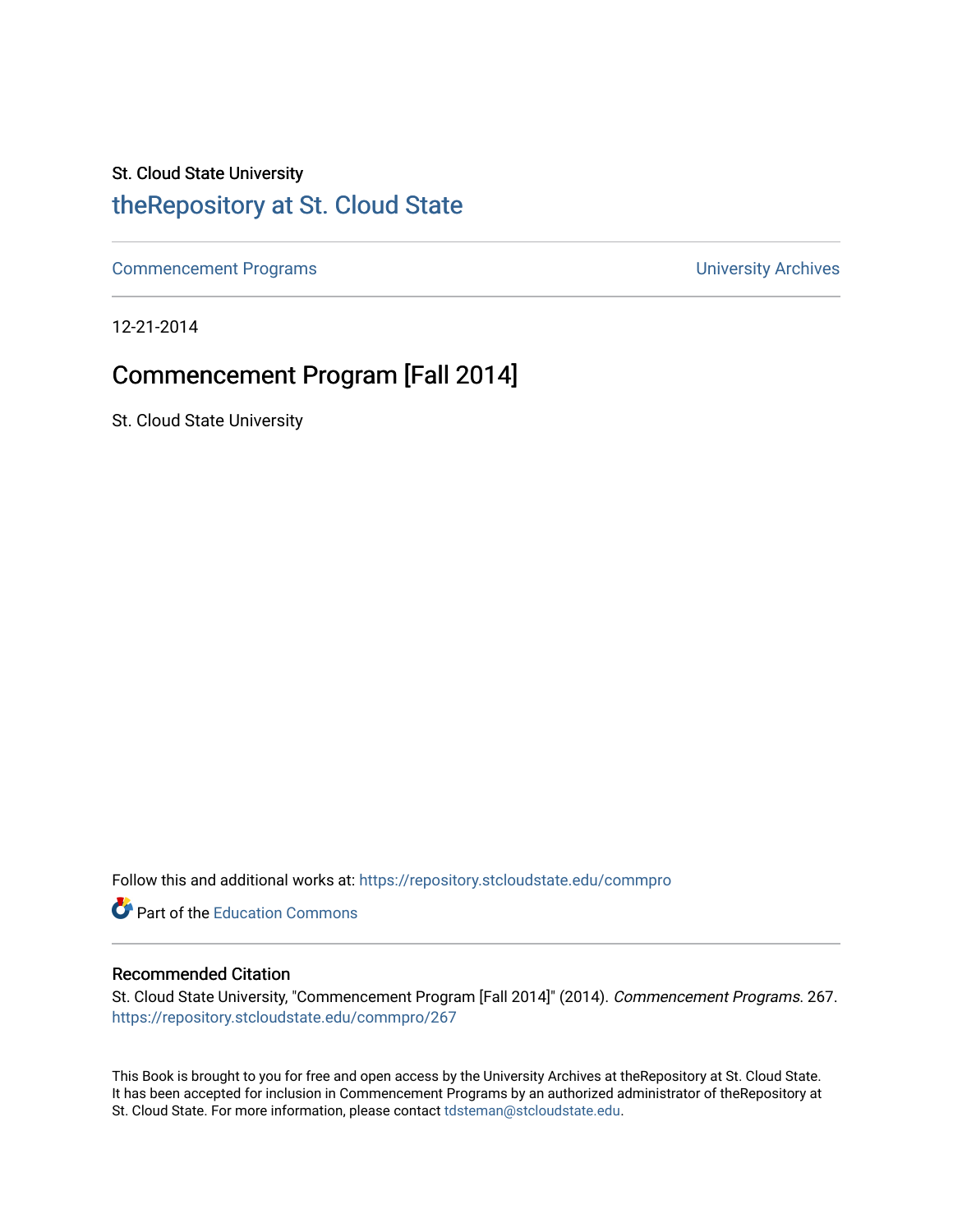# 2014 FALL SEMESTER UNIVERSITY COMMENCEMENT CEREMONY

Sunday, December 21, 2014 2:00 p.m.

Halenbeck Hall Gymnasium St. Cloud State University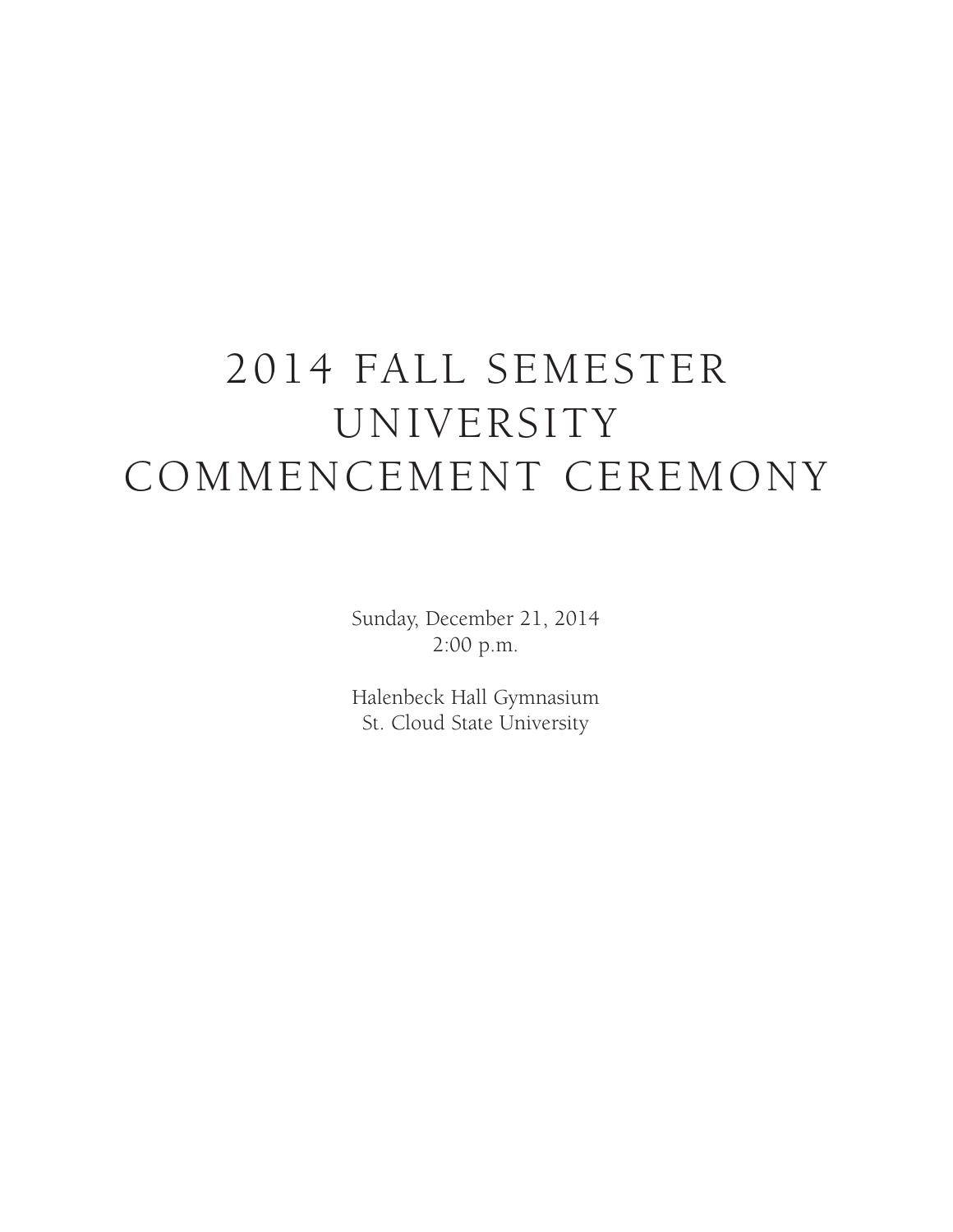| <b>MACE BEARER</b>                                           | ROLAND SPECHT-JARVIS, Professor of Languages and Cultures<br>College of Liberal Arts<br>Faculty Association President |
|--------------------------------------------------------------|-----------------------------------------------------------------------------------------------------------------------|
| FACULTY LINE LEADERS                                         | KATE MOONEY, Professor<br>Accounting                                                                                  |
|                                                              | STEVEN MOONEY, Professor<br>Finance, Insurance and Real Estate                                                        |
| <b>MARSHALS</b>                                              | DICK ANDZENGE, Professor<br>Criminal Justice Studies                                                                  |
|                                                              | MARK JAEDE, Assistant Professor<br>History                                                                            |
|                                                              | MARK PETZOLD, Professor<br>Electrical and Computer Engineering                                                        |
|                                                              | MIKE SCHECHTER, Professor<br>Business Law & Ethics                                                                    |
|                                                              | JERRY WELLIK, Professor<br>Special Education                                                                          |
|                                                              | DAVID WALL, Professor<br>Geography and Planning                                                                       |
|                                                              | STEPHEN FRANK, Professor<br>Political Science                                                                         |
|                                                              | CHARLES SWANSON, Retired Program Director<br>Regulatory Affairs and Services                                          |
| ANNOUNCER                                                    | JENNIFER TUDER, Professor<br>Communication Studies                                                                    |
| ST. CLOUD STATE UNIVERSITY<br>CHAMBER ORCHESTRA<br>CONDUCTOR | JOEL SALVO, Professor<br>Music                                                                                        |
| SONG LEADER                                                  | CATHERINE VERRILLI, Professor<br>Music                                                                                |
| SIGN LANGUAGE INTERPRETER                                    | SANDRA HARRINGTON KJORLIEN<br>Student Disability Services                                                             |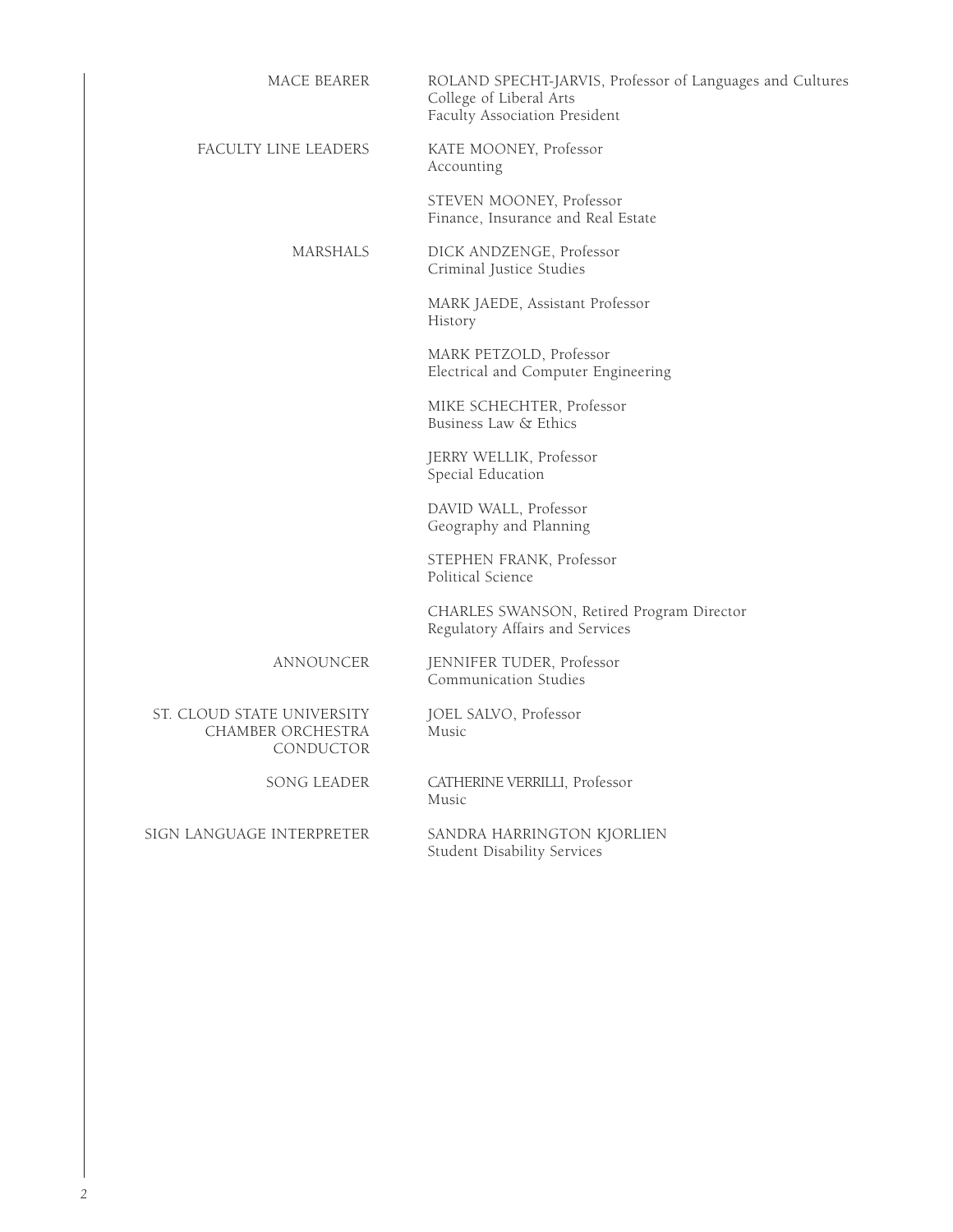#### **P r o g r a m**

Earl H. Potter III, President

 Richard Green, Interim Provost and Vice President for Academic Affairs Matthew Andrew, Vice President for University Advancement Tammy McGee, Vice President for Finance and Administration Wanda Overland, Vice President for Student Life and Development

| PRELUDE MUSIC<br>SCSU Chamber Orchestra          | "SUITE FOR STRINGS" by Leos Janacek<br>"LARGO FROM WINTER" by Antonio Vivaldi                                                                                                                                                                                                                                                                                                                                                                                                                                                                                                                                                                       |
|--------------------------------------------------|-----------------------------------------------------------------------------------------------------------------------------------------------------------------------------------------------------------------------------------------------------------------------------------------------------------------------------------------------------------------------------------------------------------------------------------------------------------------------------------------------------------------------------------------------------------------------------------------------------------------------------------------------------|
| *PROCESSIONAL MUSIC<br>SCSU Chamber Orchestra    | "POMP AND CIRCUMSTANCE MARCH NO. 1" by Edward Elgar, arr. Grundman                                                                                                                                                                                                                                                                                                                                                                                                                                                                                                                                                                                  |
| <b>INTRODUCTIONS</b>                             | WANDA OVERLAND, Vice President for Student Life and Development                                                                                                                                                                                                                                                                                                                                                                                                                                                                                                                                                                                     |
| WELCOME                                          | EARL H. POTTER III, President                                                                                                                                                                                                                                                                                                                                                                                                                                                                                                                                                                                                                       |
| *MUSIC<br>SCSU Chamber Orchestra<br>and Audience | "AMERICA, THE BEAUTIFUL"<br>by Samuel A. Ward, arr. Carmen Dragon<br>(Words are found in the back of the program.)                                                                                                                                                                                                                                                                                                                                                                                                                                                                                                                                  |
| GREETINGS FROM MnSCU                             | MICHAEL VEKICH, Trustee<br>Minnesota State Colleges and Universities Board of Trustees                                                                                                                                                                                                                                                                                                                                                                                                                                                                                                                                                              |
| <b>GREETINGS FROM</b><br>CITY OF ST. CLOUD       | DAVID KLEIS, '89<br>Mayor                                                                                                                                                                                                                                                                                                                                                                                                                                                                                                                                                                                                                           |
| COMMENCEMENT ADDRESS                             | TASHIANA OSBORNE, Class of 2014<br>College of Science and Engineering                                                                                                                                                                                                                                                                                                                                                                                                                                                                                                                                                                               |
| <b>MUSIC</b><br>SCSU Chamber Orchestra           | "ALLEGRO" - Brandenburg Concerto No. 3 in G Major by J.S. Bach                                                                                                                                                                                                                                                                                                                                                                                                                                                                                                                                                                                      |
| CONFERRING OF DEGREES                            | EARL H. POTTER III, President                                                                                                                                                                                                                                                                                                                                                                                                                                                                                                                                                                                                                       |
| PRESENTATION OF THE<br><b>GRADUATING CLASS</b>   | RICHARD GREEN, Interim Provost and Vice President for Academic Affairs<br>OSMAN ALAWIYE, Dean, School of Education<br>ADEL ALI, Associate Dean, College of Science & Engineering<br>KING BANAIAN, Interim Dean, School of Public Affairs<br>JOHN BURGESON, Dean, Center for Continuing Studies<br>BRUCE BUSBY, Dean, University College & Associate Provost for Student Success<br>MONICA DEVERS, Dean, School of Health & Human Services<br>PATRICIA HUGHES, Interim Dean, School of Graduate Studies<br>WALTER ROETTGER, Dean, Herberger Business School<br>MARK SPRINGER, Dean, College of Liberal Arts<br>MARK VARGAS, Dean, Learning Resources |
| FACULTY ASSOCIATION<br><b>REMARKS</b>            | ROLAND SPECHT-JARVIS, Professor of Languages and Cultures<br>Faculty Association President                                                                                                                                                                                                                                                                                                                                                                                                                                                                                                                                                          |
| ALUMNI ASSOCIATION REMARKS                       | RAMON NUNEZ, '01<br>St. Cloud State University Alumni Association President                                                                                                                                                                                                                                                                                                                                                                                                                                                                                                                                                                         |
| *MUSIC<br>SCSU Chamber Orchestra and Audience    | "UNIVERSITY HYMN" by Harvey Waugh and Amy Dale, emeriti professors<br>(Words are found in the back of the program.)                                                                                                                                                                                                                                                                                                                                                                                                                                                                                                                                 |
| <b>CLOSING</b>                                   | WANDA OVERLAND, Vice President for Student Life and Development                                                                                                                                                                                                                                                                                                                                                                                                                                                                                                                                                                                     |
| *RECESSIONAL MUSIC<br>SCSU Chamber Orchestra     | "FINALE" - Brandenburg Concerto No. 3 in G Major by J.S. Bach                                                                                                                                                                                                                                                                                                                                                                                                                                                                                                                                                                                       |

\**Audience please stand*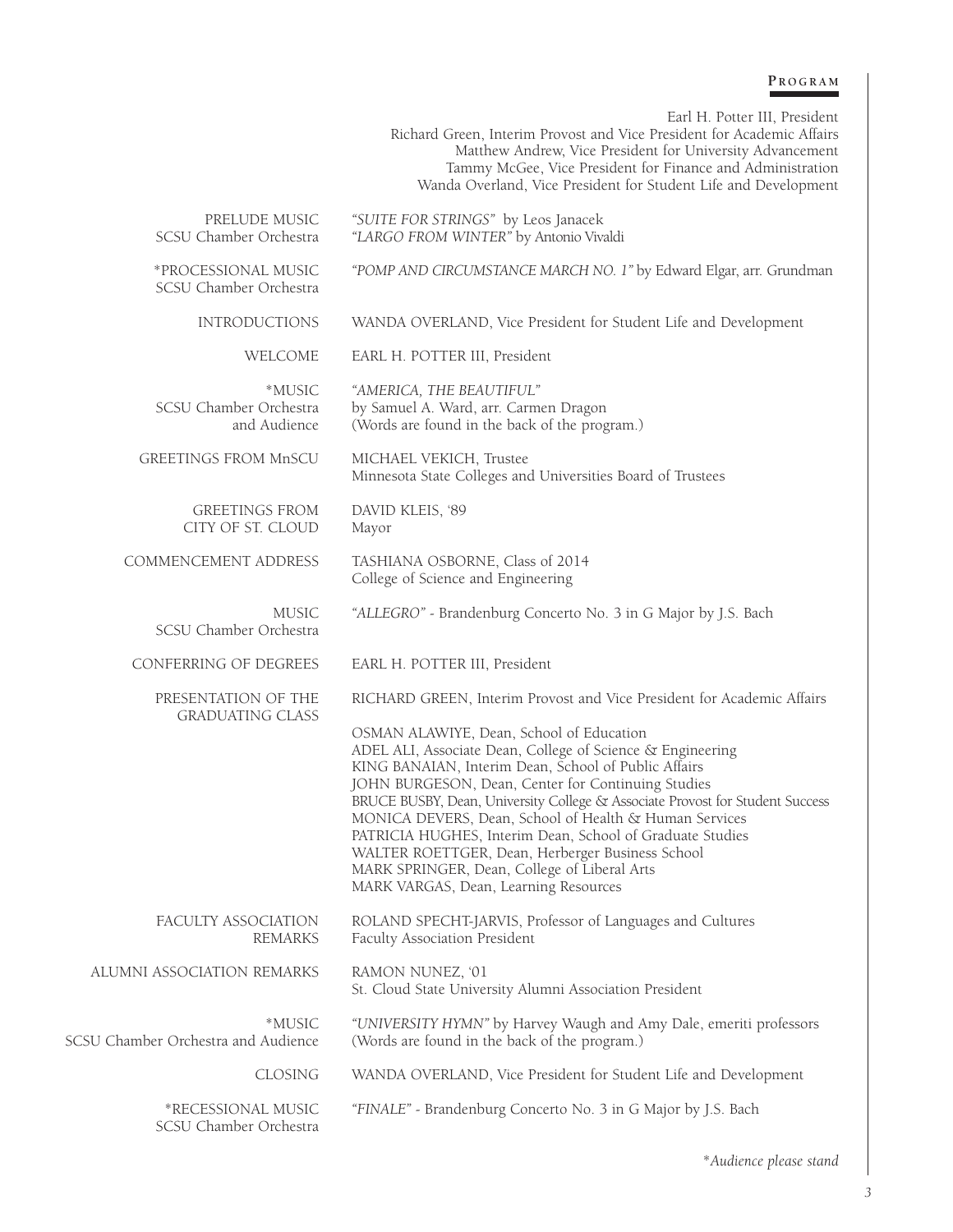#### GRADUATES



## Doctor of Education

PENELOPE OLSON HOWARD Circle Pines KIMBERLY F. ROAN Thomasville, Georgia ERIC M. WILLIAMS St. Cloud

## Master of Arts

JASON KEITH BEHUNIAK Denver, Colorado MATTHEW JORDAN BJERS

SHAWN RYAN BLANK Coon Rapids JOHN YU-CHOH CHANG

ANNA KOPTYRA CRAMER Newnan, Georgia RENAE ANN BUCHL ELERT Minneapolis SHI FENG

ELIZABETH DEANE FERGUSON Chattanooga, Tennesse ISA JOSEPHINE KELLER

SARAH ANNE COLES St. Cloud JING MA

JOVANA MARINOVIC Kragujevac, Serbia GABRIEL MARCOS MONTES Hutchinson LYLE ALBERT SHUMATE Janesville, Wisconsin PETER ALEXANDER SMALLWOOD Daejeon, South Korea MATTHEW ALLEN ZOOK St. Cloud

## Master of Business Administration

#### MATTHEW CURTIS BJURQUIST

ALYSSA MARY BRANDT Sartell BRENT THOMAS DONNAY Monticello BENJAMIN JOHN KLANG Rice Lake, Wisconsin

MELANIE ANNE LESLIE Eagan ALECIA LYNN LUNDE East Bethel CHARLES HARRIS MAY Champlin KELLY LYNN MCCULLOCH Fridley KEVIN JAMES MCGUIRE Maple Grove DANIEL JOSEPH MICHELS Waite Park TIMOTHY JON MILLER St. Cloud JOSEPH LANCE OLSTADT

CHRISTINE LYNN REHNBERG Wyoming CHRISTOPHER RIESGRAF Houghton, Michigan THADDEUS ROBERT RYBKA Hinsdale, Illinois RODNEY ALLEN SCHOENLEBEN Clearwater JEFF ANTHONY SMITH Rice KEVIN SPANDE Savage ZHE WANG China TONY JON WAYNE Menomonie, Wisconsin

## Master of Engineering Management

JERRY L. AUSTIN St. Paul MICHAEL HAYDEN BENEDICT Minneapolis BISHWASH DEVKOTA Eden Prairie SRIMAI GIVVAJI

#### THOMAS ERLING JACKSON

#### DILEEP KOTHA

JACOB LEE KRIESEL Lino Lakes NAVEEN REDDY MAMIDI St. Cloud VENKATA VAMSI NADIMPALLI St. Cloud NAGA SAI SUDHEER NANDURI St. Cloud UPENDER NOMULA

KATHRINE MARIE OXFORD Inver Grove Heights

DILIP CHANDER RAMASAHAYAM Edina AMIT RAUNIYAR Maple Grove ABUBUCKER SIDDIQUE

#### JAMES RICHARD SKARDA

MIN SOON SZE THO Klang, Selangor, Malaysia ANUSHA REDDY TELLAPALLY St. Cloud DIPENDRA TRIPATHI Hemja, Kaski, Nepal

## Master of Science

AMBREEN WAHIDA ATHAR Plymouth BARBARA ANN BEIERSDORF Plymouth ROBERT ROLAND BENNER Isanti SCOTT BERRY St. Louis Park HEATHER KATHLEEN BIRCH Hadley, Massachusetts BRIAH NICOLE CARLSON Cokato YUZHOU CHEN St. Cloud NATALIE LYNN CRAMER Eagan TAMIRU HAILU DEGEFA Minneapolis KELLY LOUISE DELFS Spring Lake Park PAMELA ANN ELLIS Morgan's Point Resort, Texas REBECCA J. ERICKSON

#### ROSEMARIE FALLT

COLE SAMUEL FOSS

MICHAEL DEAN FREEMAN Spicer RABI GARTAULA

SHANNON L. GOSSEN Brooten DUSTIN JOSEPH HAWBAKER Blaine ROXANNE MARIE HAYENGA Sibley, Iowa BRIAN PATRICK HEATHER Woodbury TASHA MARIE HOIUM Anoka IHEANYICHUKWU VINCENT IJIOMA Plymouth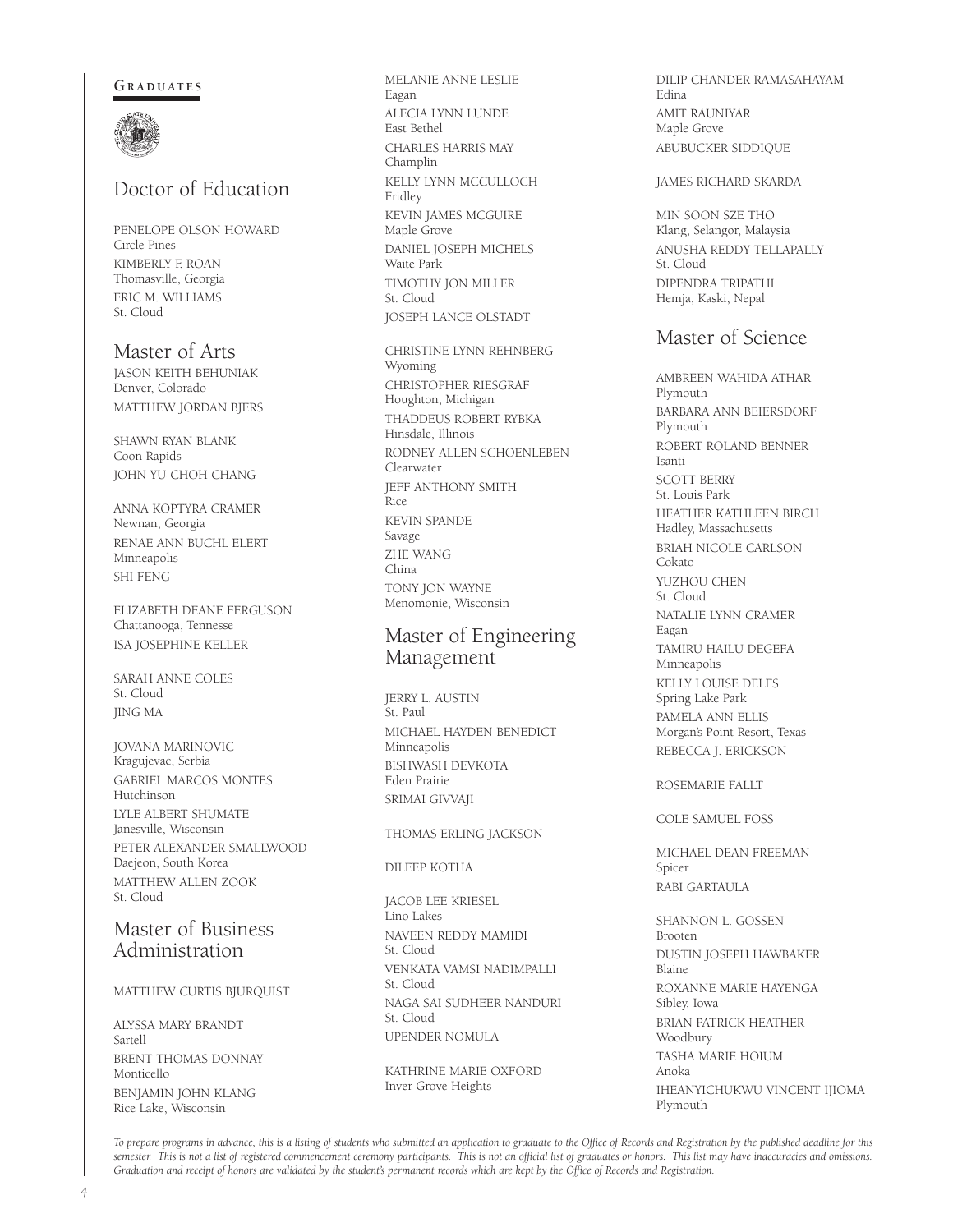HARSH JAIN Folsom, California KRISTEN RENEE JENKINS Albertville CARISSA LEE JOHNSON Elk River DEBORAH CAROLINE JOHNSON Dennison TEEGBZANGA SYLVIE DOMINIQU KABORE Ouagadougou, Burkina Faso MAMUSU LAMIN Freetown, Sierra Leone LISA ANNE MASCHINO Delano JILLIAN R. MCKENZIE

Billings, Montana BRIANA NICOLE MCKINNEY

KATHRYN MARY MENKE Minneapolis WENDPAYIMDI NIKIEMA St. Cloud EVANSON WANYOIKE NJOGU Andover MARTHA ALICIA NOYOLA St. Cloud ADAM JOHN O'DOHERTY

DHRUBA PANT Maple Grove BADRI PAUDEL Maplewood JOSEPH MICHAEL PENZE Niles, Illinois ERICH PAUL RICE

ERIN ELIZABETH ROE St. Cloud ERIN LEE SCHOENECKER Richmond SONNI GABRIELLE SELLNER Sleepy Eye KINJAL SHAH St. Cloud MANISH SHAKYA St. Cloud TRACY EVA SHANTZ Shakopee AARON PATRICK STIERLE Fairbanks, Alaska NATHAN TIMOTHY SVARE Eveleth INGUNN ADALBJORG SVERRISDOTTIR Reykjavik, Iceland LINNEA MARIE THOMAS Ashland, Wisconsin MARY ELIZABETH THRALL Columbia Heights ALEKSANDAR TOMOVIC Pancevo, Yugoslavia CLEMENT OLERTEY TOTIMEH Plymouth

DANIELLE MARIE TOWNER Dawson DOREEN KAY VOLHABER Elk River STEVAN ROBERT WADDELL Rockford KELLY MARIE WEETS

YASEMIN YUCEDAG Istanbul, Turkey JIE ZU Tangshan, Hebei, China

## Master of Social Work

KAYLA LYNN HESS Long Prairie

## Baccalaureate

YONIS ALI ABDI Cum Laude Minneapolis SAMUEL CHARIS ADAMS Cum Laude

MELINDA NICOLE ADAMSON Magna Cum Laude St. Francis JIBRIL O. AGA

FARHAN KHALIF AHMED Mogadishu, Somalia SHEHBAZ AHMED Minnetonka SUNNY AHMED Rochester FAYEZ J. ALANAZI Dammam, Saudi Arabia KENDRA LEE ALBERS Kimball DEANNA LOUISE WOOD ALEKSANDROWICZ Summa Cum Laude Elk River JAYDN LEA ALEXANDER Summa Cum Laude Princeton AYUB AHMED ALI Minneapolis ROSTANT PATRICK ALIMETA

ABDULMOHSEN RAJEH ALKAHTANI Riyadh, Saudi Arabia DINA KHALIS ALMAFREAJY Cum Laude Sartell JESSICA ANDREA ALMARZA Cum Laude St. Cloud MOSTAFA A. ALSADAQI St. Cloud

MICHAELA ANN ALTHAUS Magna Cum Laude Melrose DUSTIN MICHAEL AMBERG Cum Laude Sauk Rapids PATRICK A. AMOAKO Plymouth CAITLYN MICHELE AMUNDSON St. Cloud BART GERALD ANDERSEN Magna Cum Laude St. Michael JOSEPH CARL ANDERSON Princeton KARI M. ANDERSON Princeton KENTON CHARLES ANDERSON Magna Cum Laude Buffalo MAX OLIVER ANDERSON Cum Laude Cokato JENNA MARIE ANDRES NESE TAVERISHIMA ANDZENGE St. Cloud NICOLE HELEN ANGEVINE Cum Laude Holdingford DANIEL JOSEPH ARGETSINGER **Stillwater** BENJAMIN DOUGLAS ARMSTRONG

Cum Laude Blaine TIFFANY ANNE ARMSTRONG Coon Rapids MAHLET KETEMA ASCHENAKI St. Cloud SUSHANT BAJGAIN St. Cloud SUJATA BAJRACHARYA

DAVID BAKER Lakeville HEATHER ANN BAKER Magna Cum Laude

JENNIFER ANNE BALDWIN Elk River BRANDON JOE BARES

BRIANNA MAE BARKER Brooklyn Park BRIAN LEE BARNES Little Falls KELSIE KAY BARRETT Summa Cum Laude Princeton DANA JOANNE BARTHELD Magna Cum Laude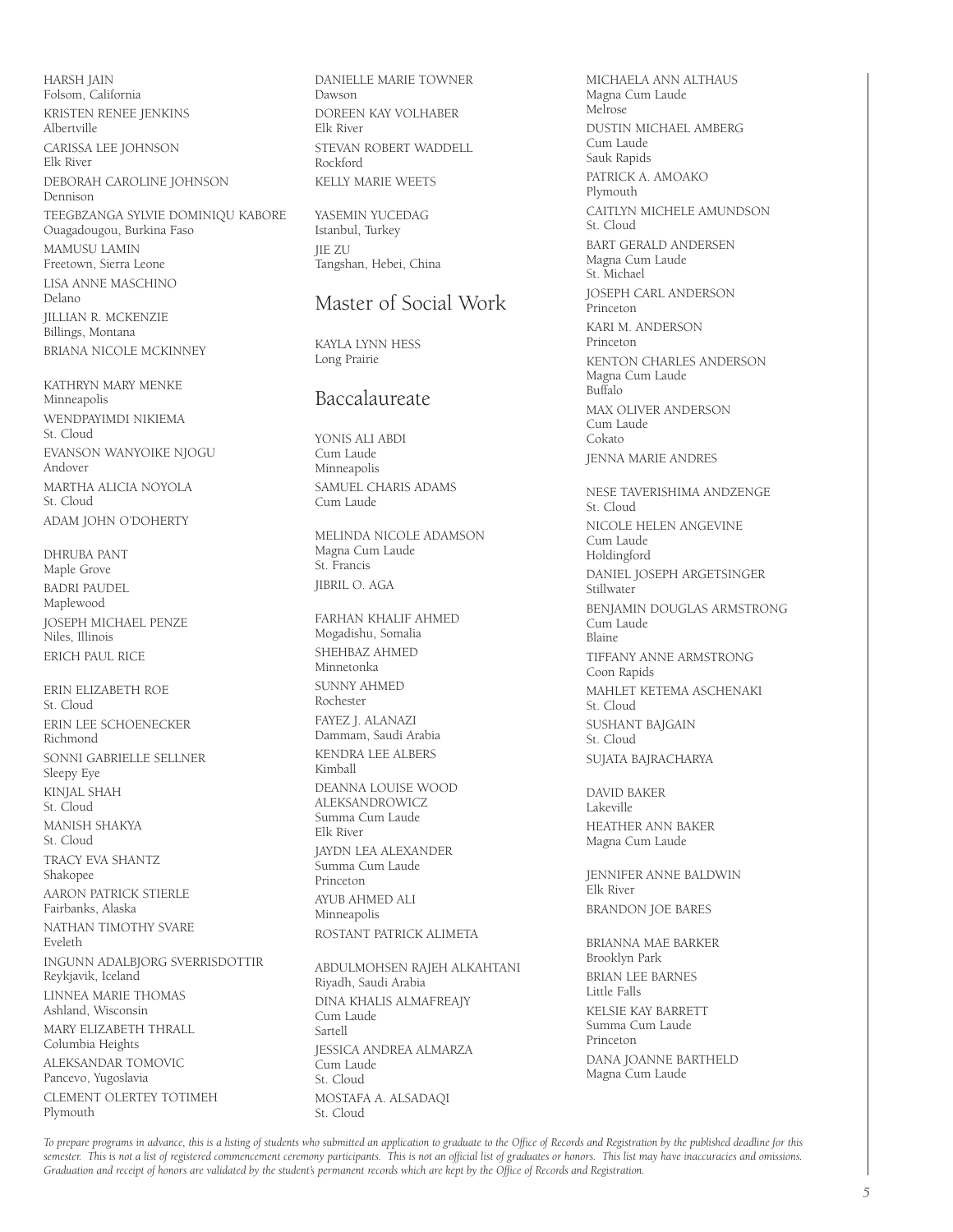MUBARAK BATAWIL Cum Laude St. Cloud BRYCE MELVIN BAUER Little Falls KRISTIN LEE BAUER Cum Laude Woodville, Wisconsin ARIANNA MARIE BAUMGARTEN Cum Laude Hutchinson NAJEEM BAYSUDEE Eden Prairie BRITTANY MARIE BECK Summa Cum Laude Jordan AMANDA JEAN BECKER Ramsey CODY TYLER BECKER Glenco JON RICHARD BECKER Summa Cum Laude Merrillville, Indiana SHAWN M. BECKER Cum Laude Monticello AMY JO BEDARD Cum Laude **Winsted** PATTY JEAN BEHRENDS Delano JUSTINE NICHOLE BELL Magna Cum Laude Foley AARON J. BENNETT St. Cloud DILLON JOSEPH BENZ Lakeville ALLISSA SUE BERDAN DEREK CHARLES BERDAN St. Cloud NICOLE AMANDA BERGMAN Cum Laude Little Falls BRITTNEY MARIE BEST St. Francis JOSEPH OSCAR BETTENDORFF Annandale SHIKHA BHARATI Magna Cum Laude Kathmandu, Nepal PATRICK TREVOR BICKMANN Winsted JENNIFER LEE BIRR Fridley SARA GIRMA BIRU Burnsville ERIC JAMES BJORK

BROOKE COLLEEN BJORNSON Cum Laude Balsam Lake, Wisconsin

ANDREW EDWARD BLASCZYK Summa Cum Laude Annandale ASHLEY ANN BLOCH St. Cloud AMANDA M. BLONIGEN Clearwater KATHERINE MARIE BLONIGEN Magna Cum Laude Otsego LUCAS JOHN BOEHM Inver Grove Heights BRIANNA ROSE BORN Waseca DALE DEAN BOTHUN Magna Cum Laude FALON MARIE BOYD Bloomington KELSIE ANNA BRANDL Big Lake CHRISTOPHER J. BRASSELL Summa Cum Laude Park Ridge, Illinois NICHOLAS ALAN BRAUN Pipestone BREANNA WYNETTE BRAUSEN Sauk Rapids SAMANTHA ANNE-LYNN BRAY Cum Laude Monticello GARRETT MICHAEL BRENNAN Summa Cum Laude Sartell KATIE JEAN BRENNAN Ramsey BETH MARIETTA BRENNY Magna Cum Laude Foley ASHLEY MARIA BROOKS St. Louis Park ANTHONY CARL BROUILLETTE BRANDI LYNN BROWN Maple Grove JACOB REILEY BROWN St. Michael WILLIAM ALCUIN BRUGGENTHIES Summa Cum Laude Lonsdale SAMANTHA LYNN BRUYERE St. Cloud JOSEPH ROBERT BUCCELLATO Magna Cum Laude Rochester BENJAMIN JOSEPH BUCHHOLZ ANTHONY CALEB BUSS

Magna Cum Laude Big Lake AMY RUTH BUSSEY Ennis, Montana

Summa Cum Laude JOSEPH CRAIG BYSTROM Ham Lake MAGUETTE CAMARA St. Cloud HALLIE JEAN CANNON LINH MANH CAO St. Cloud NEIL THOMAS CARLINSCHAUER De Pere, Wisconsin KYLIE LAUREN CARLSON Summa Cum Laude St. Joseph MICHAEL NOWEL CATTERALL Woodbury DOUGLAS ALLEN CHADWICK Columbia, Maryland JILL LOUISE CHAIKA Summa Cum Laude Sartell EMILY JO CHALLANS Magna Cum Laude Shakopee BOSHI CHEN Cum Laude St. Cloud HANQIONG CHEN Summa Cum Laude JORDAN DANIEL CHINBURG Cum Laude Savage INYOUNG CHOI Cum Laude KOURTNEY MORGAN CHRASTEK Cum Laude Blaine CHARLOTTE AMANDA CHRISTEN Cum Laude Albany TAYLOR ANTHONY CHRISTENSEN St. Michael BLAKE EDMUND CHRISTIAN Buffalo ALISON JEAN CLARK Cum Laude Blaine LINDSEY PEGGY CLARK Duluth CARI LYNN COEN Manhattan Beach, California BRIAN PAUL COLIN Shakopee JONATHAN KEANE COLLINS Eau Claire, Wisconsin

CEANNA MARIE BUZZELL

JACQUELINE L. BYMARK

Blaine

ANTHONY BENFORD COUNCE III Brooklyn Park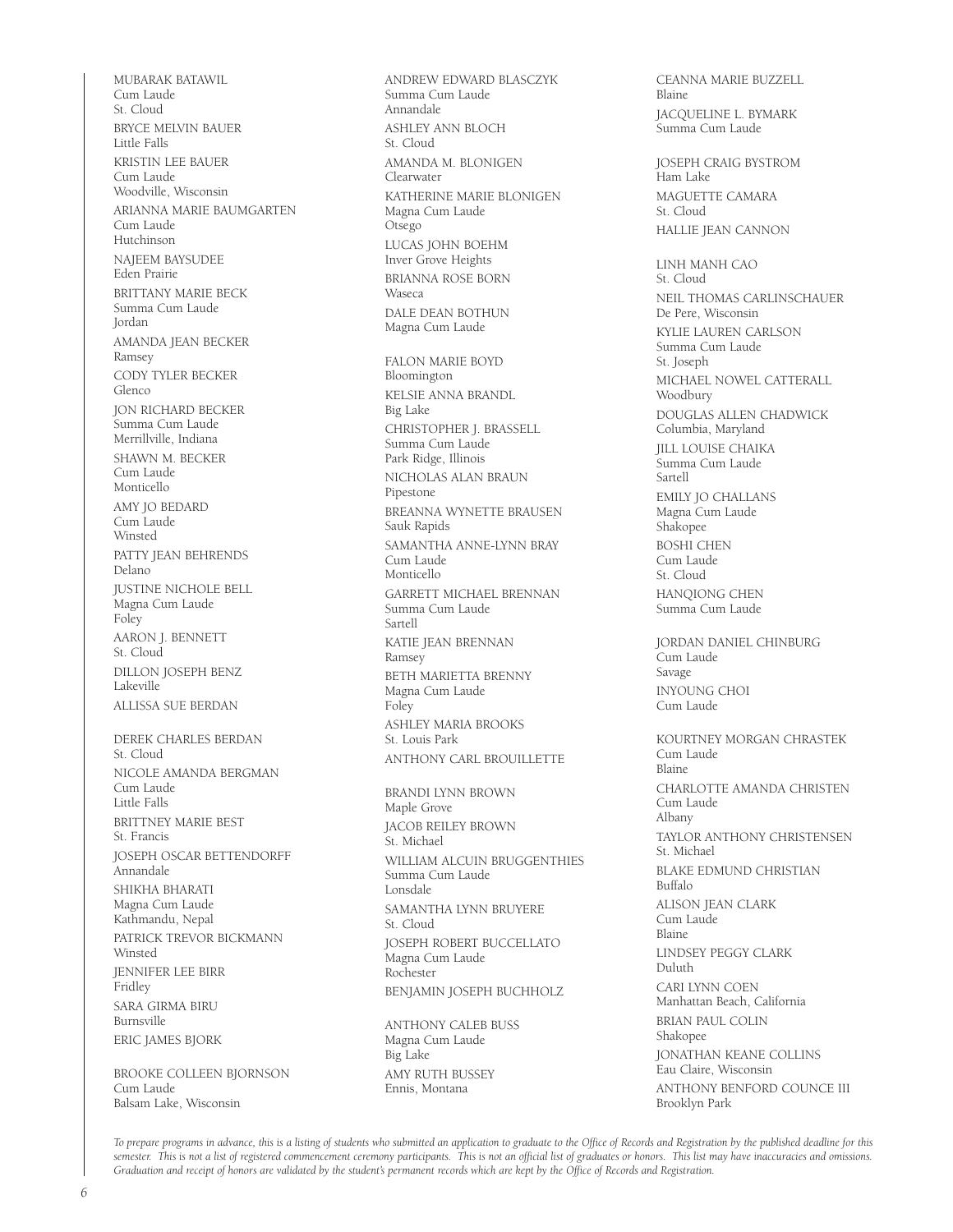MATTHEW ADAM CRAGGS Cum Laude Kimberly JOSHUA PAUL CRAVEN Summa Cum Laude Elk River DOUGLAS FAY CROOKER JR. Wadena KELSEA LAUREN CUMMINS Springfield ALEXANDRIA GABRIELLE DAHL Cold Spring KAITLYN JOAN DAHL Magna Cum Laude Rush City ROBERTA J. DAHL Plymouth TOMMY VY DANG Magna Cum Laude Brooklyn Park JAMIE LYNN DARLING Lanesboro NOLAN BARTON DARST Oakdale PATRA M. DAVIDSON Bloomington JEFFREY GEORGE DAVIS St. Cloud KAYCEE LYNNE DAVIS Magna Cum Laude Albertville CYRENA LEA DE RAMOS Summa Cum Laude Royalton SAMERA VIDARSHANI DE SILVA St. Cloud WINFRED HALM DE-SOUZA Ghana DANIEL STEPHEN DEBAUN Summa Cum Laude Eagan DYLAN JAMES DECOTEAU Minneapolis JENNIFER M. DEERING Cum Laude Waite Park ZACHARY DONALD DEHN Summa Cum Laude Elk River ORRIN ROBERT DELACEY Buffalo CODY JOHN THOMAS DELZER Rogers LOGAN THOMAS DEMING Hinkley LANAE MARIE DESROSIER Coon Rapids JUSTIN THOMAS DEVANEY East Bethel ABDOURAHAMANE DIALLO Republic of Guinea JARED DAVIS DICKINSON Rogers

KATELYN SUE DIERCKS Red Wing MENGYAO DING Cum Laude Zhejiang, Huzhou, China AMY MARIE DITTMAN Paynesville BRIANNA JOAN DOUGHERTY Cum Laude Melrose ANDREW ALVIN DUDEK Albany KEVIN LEE DUFFY Magna Cum Laude Mound DAVID DEANDRE DUNCAN St. Cloud JACEY AMBER DUNLAP Cum Laude Bemidji MAGGIE JO DUNSMORE Burnsville VICTORIA SERGIIVNA DVORAK St. Cloud BENJAMIN JACOB EDWARDS Summa Cum Laude Alexandria YVONNE KENYU EFON St. Cloud COREY LEE EGAN Pierz MARK STEVEN EICHERS AUBREE MARIE ROSEMARY EID Magna Cum Laude Becker ALVARO EL-HAGE New Richmond, Wisconsin ERIC R. ELKER Summa Cum Laude Mankato ALEXANDER THOMAS ELMORE Cum Laude St. Cloud CASSANDRA BERTRICE ERICKSON Cum Laude St. Cloud CASSONDRA LEIGH ERICKSON Mayer DEREK MICHAEL ERNST Elgin AMANDA LYNN ERTL Cum Laude St. Joseph ATIMMA BASSIRAT EYO St. Cloud PATRICK JOSEPH FABER Fridley AMANDA JO FAHEY Cum Laude St. Cloud ZACHARY SHAWN FAIRCHILD Sturgeon Bay, Wisconsin

MATTHEW FLOYD FARMERIE Maple Grove NICOLE LYNN FAVORIT Watertown CORY L. FECHTELKOTTER Maple Grove JAMES JOSEPH FEENEY III Albany KALLIE MARIE FEENY St. Cloud TAYLOR BRADLEY FEERO Cum Laude St. Cloud JOSLYN IRENE FELLBAUM Fargo, North Dakota PRIYA MARIE FELLING Albany CHRISTINA LOUISE FERN Magna Cum Laude Blaine KYLE EDMUND FISCHER JENNIFER JEAN FISHER SARAH MAY FITCH Hayward, Wisconsin MACKENZIE LEE FITTING Cum Laude Houston STEVEN WILLIAM FLOR LUKE MICHAEL FOBBE Maple Lake JAMES MARTIN FOGARTY Rochester ERIN ELIZABETH FONTAINE Minnetonka THIERRY KIDOURE FOROGO Cum Laude St. Cloud ANTHONY WILLIAM FRANCO Monticello ERIK WILLIAM FRANKE Summa Cum Laude St. Cloud JASON RUSSELL FRANKLIN Summa Cum Laude St. Michael GRAHAM C. FRAZIER Waseca RACHEL RENAE FREEMAN Magna Cum Laude St. Cloud MOLLY ELIZABETH FREUND Cum Laude Plum City, Wisconsin MILES ROMAN FRIENDSHUH St. Michael JONATHAN ALLEN FROELICH Magna Cum Laude St. Cloud CLAIRE DIANN FRUCCI Monticello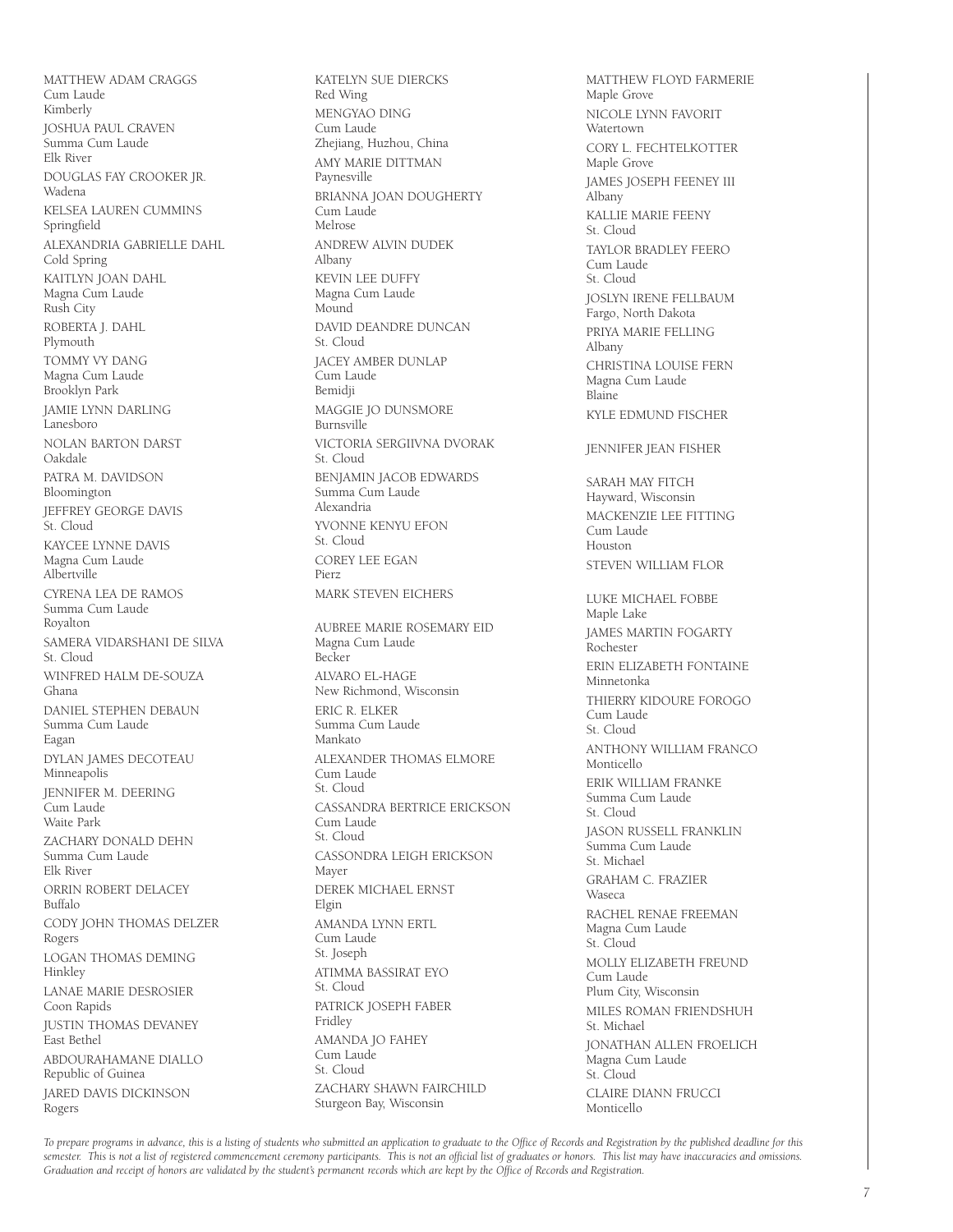CHELSEA PAULINE FUCHS Magna Cum Laude Sauk Centre LINDSEY ANNE FUCHS Little Falls CHASIDI ANN FUNK Melrose CHRISTA KAYE GALLUCCI Coon Rapids JONATHAN DAVID GAMACHE Rush City GAYANI SHAMODHINI GAMAGE Magna Cum Laude Sri Lanka MOHAMUUD HUSEEN MOHAMUUD Minneapolis GALKHUU GANKHUYAG Ulaanbaatar, Mongolia CHRISTINA MARIE GAU Little Falls SUNNIE DIANE GAUER Magna Cum Laude Litchfield JOSEPH JAMES GAUSTAD Maple Grove STEFAN CALVIN GEISSLER Cum Laude Cadott, Wisconsin ANDREA LYNN GELLERMAN Cum Laude Rogers DAVID ALEXANDER GEROLD Monticello BETHANY MARIE GERRARD Magna Cum Laude St. Cloud KATHARINE DENEIGE GIBEAU Magna Cum Laude Cohasset ANTWONE DA'MARCUS GILLS BIBIANA APPLELYN GIPLE Albertville THEOPHILUS J. GIPLE St. Michael ASHLEY LYNNE GJESTVANG Cum Laude Rogers KATHLEEN M. GLASSMANN ASHLEY THERESA GOEBEL St. Cloud PAIGE LANAE GOETZ St. Paul SCHAILIS VICTORIA GOFF Randall JONATHAN KEELEY GOLLA Isanti KIMBERLY ANN GONZALEZ Cum Laude Verndale REBECCA MARIE GORMANSON

JEREMY MICHAEL GREELEY Magna Cum Laude Albany KARI ANN GREENE Cum Laude St. Cloud RAEANN HELEN GREEN Big Lake ERIC THOMAS GROVER Superior, Wisconsin JULIE MARIE GROVER Summa Cum Laude ARIANA ADARRE GUERRA Albert Lea COREY C. GUNDERSON Big Lake STEPHANIE NICOLE GUSTAFSON Magna Cum Laude Sandstone BRENDA MARIE HALLER Summa Cum Laude East Bethel JEFFREY THOMAS HAMMER Howard Lake AMBERLEE LOUISE HANCOCK Summa Cum Laude Cokato AMY KATHERINE HANSEN Magna Cum Laude Lakeville MICHAEL JEFFREY HANSEN Lakeville CHELSEY MARGO HANSON Foley KATHRYN LYNN HANZLIK Stillwater MAKENZIE LEE HANZLIK Stillwater NEIL ERNEST HARMALA Dassel MOIZUDDIN HASHMI ABDINASIR ABDI HASSAN St. Cloud AMAL ABDIHAMID HASSAN Cum Laude St. Cloud AMANDA MARIE HAYES Breezy Point HUIYU HE Cum Laude NICOLE N. HEBERLING Buffalo NICOLE MARIE HEINEN Cum Laude Sauk Rapids AUSTIN JOE HENDRICKSON Summa Cum Laude

ERICA L. HENDRICKSON Magna Cum Laude Buffalo IAN WILLMAR HENDRICKSON Summa Cum Laude Buffalo TINA LOUISE HENKEMEYER LISA MARIE HENNEN Summa Cum Laude Kimball STACI DAWN HENNEN Magna Cum Laude Cold Spring WAYLON RICHARD HENNEN Cum Laude Grey Eagle ANDREW JAY HENNIG Magna Cum Laude St. Cloud BENJAMIN PATRICK HENRY Cum Laude New Hope MARKIE JOAN HENRY Summa Cum Laude Bismarck, North Dakota MEREDITH JANE HERMAN Magna Cum Laude Sartell TRENT ROBERT HEROLD Cum Laude East Bethel TRACY LEIGH HERSHEY Summa Cum Laude Little Falls THOMAS ROBERT HICKEY Sartell MATTHEW EDWARD HIEMSTRA Sioux Falls, South Dakota BRAETEN AARON HIIVALA St. Cloud ANNA GERALDINE HILL Magna Cum Laude Big Lake KIRK BROOKS HILTNER Richmond BETHANY MARIE HINTZE Magna Cum Laude Maplewood TESSA NICOLE HIRDLER HILARY ANNE HOGAN Summa Cum Laude Maple Lake JENNIFER MARIE HOGREFE Summa Cum Laude Oakdale SUSAN MARLENE HOLKER Monticello ALEX ROBERT HOLLAND Magna Cum Laude Cold Spring HEATHER RAE HOLLERMANN Blaine

*To prepare programs in advance, this is a listing of students who submitted an application to graduate to the Office of Records and Registration by the published deadline for this semester. This is not a list of registered commencement ceremony participants. This is not an official list of graduates or honors. This list may have inaccuracies and omissions. Graduation and receipt of honors are validated by the student's permanent records which are kept by the Office of Records and Registration.*

BRADLEY JOHN HENDRICKSON

Cokato

Cum Laude

Stillwater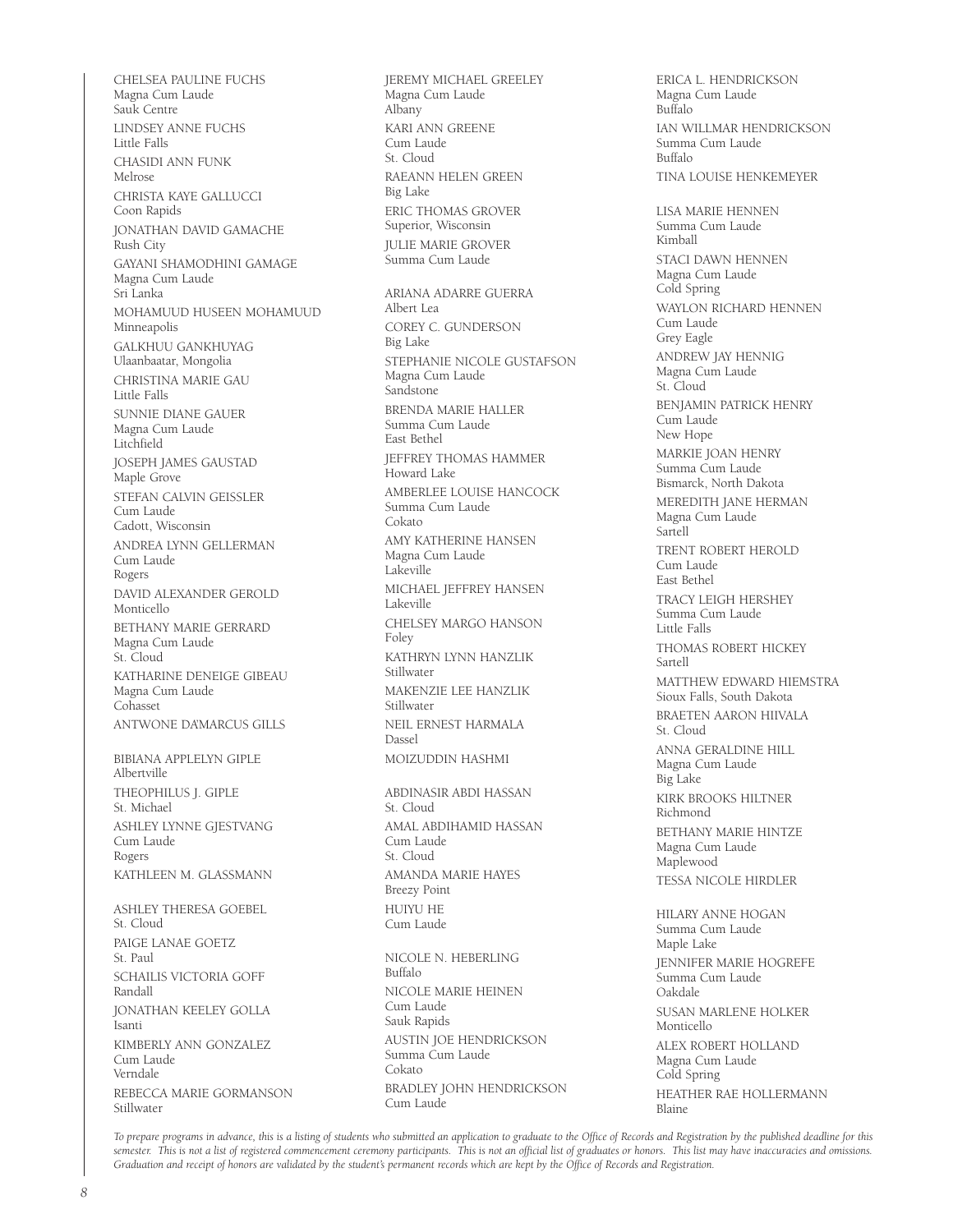ERIN E. HOLSLIN Cum Laude St. Michael ANDREW PATRICK HONKOMP St. Cloud CANESHA MARIE HOOTEN Brooklyn Park SARAH KRISTINE HOUSER Cum Laude Vadnais Heights JUSTIN GREGORY HUGHES Mankato MATTHEW RYAN HUMBLE North Branch TAYLOR LYNN HUSETH Magna Cum Laude Cameron, Wisconsin ERIC JOHN IBINGER Hudson Wisconsin AHMED ASIF IQBAL St. Cloud KAYLA ROSE ISKIERKA Cum Laude Ramsey ALLI M. IVERSEN Big Lake AARON Z. IVERSON Minneapolis SARAH LYNN JACOBS St. Cloud DALAL ABDULLAH JAMAN St. Paul ALEXANDER LLOYD JANKU Magna Cum Laude St. Cloud COREY JOSEPH JANZIG Duluth JEEYLAAN A. JARSO St. Cloud KRISTA LEEANN JENSEN Tomah, Wisconsin JESSE BERKEY JENSON Minneapolis ARIEL CHRISTINE JESME KECHENG JIN Wenzhou, Zhejiang EYRUN INGA JOHANNSDOTTIR Magna Cum Laude Akureyri, Iceland ANTHONY ALLEN JOHANSON Magna Cum Laude Rochester BRIA LYNN JOHNSON White Bear Lake

BRIDGET ANN JOHNSON Grey Eagle CARMEN LOUISE JOHNSON Summa Cum Laude Augusta, Wisconsin CINDY ROSA JOHNSON Sauk Rapids

Duluth MEGAN NICOLE JOHNSON Cum Laude Sartell PAIGE DEANNA JOHNSON Cum Laude Hutchinson VICTOR DONALD JOHNSON Buffalo MADISON K. JONES Magna Cum Laude Garfield TIFFANY RACHELLE JONES Cum Laude Wickenburg, Arizona ANDREW MARK JUST Cum Laude Waite Park KELLY MADELINE KACURES Avon KRISTINE MARIE KAHLER Baxter REBECCA ROSE KAISER Cum Laude St. Cloud JONATHON DAVIS KALTHOFF Waconia BLAMA MENYEN KAMARA Magna Cum Laude St. Cloud FRANK MWEMEZI KAMENGE Monticello ALEXANDER ROARK KAMINSKI Cum Laude Blaine MARC AUREL KAMSU TENNOU Summa Cum Laude SAMANTHA LYNN KANAK Marshall GHYSLAINE KANYANA Casa Grande, Arizona LISA ANN KAPSNER-SWIFT St. Cloud OLIVIA KAY KARLS Big Lake MOLLY AMANDA KARSCH Albany ELISA JEAN KELLY Minnetonka TYLER WILLIAM KELM Cum Laude Sauk Rapids JOSEPH ALAN KEMP St. Cloud JACOB MATTHEW KENOWSKI Willow River KARINA MARIE KERBER St. Michael HAISSAM YOUSSEF KHALED Cum Laude

KYLE MATTHEW JOHNSON

SHAWN MARK KIDDER Cum Laude Sartell ALYSSA GRACE KILBOURN Summa Cum Laude Cedar Falls, Iowa JULIUS AGBOR KIMA St. Cloud CHRISTOPHER WILLIAM KIRCHMAIER Magna Cum Laude ANDREW ROBERT KITT Eden Prairie SAMANTHA MARIE KLAPHAKE Summa Cum Laude Melrose RACHEL MARIE KLEIN Cum Laude Cottage Grove RUSSELL GRANT KLEVER Magna Cum Laude Sartell MELISA JO KLINKHAMMER Long Prairie ERICA L. KOES Maple Grove AMADU KONDEH St. Cloud JOSEPH KONVOLBO **Cum Laude** Ouagadougou, Burkina Faso PETER P. KOOP Cum Laude Becker STEPHANIE HEATHER KOPPERUD Magna Cum Laude New Hope CLARISSA LYN KOSTKA Deer River THEODORE PAUL KRAFT Pine City KRISTIN NICOLE KREUGER Big Lake HANNAH RAE KROLL Zimmerman NORA ELIZABETH KROOK Plymouth SHANA ROSE KRUCHTEN Summa Cum Laude St. Cloud ALAN LUCES KRUEGER Summa Cum Laude Sauk Rapids WILLIE ROBERT KRUEGER Cum Laude St. Cloud KRISTA DYAN KRUGER Cum Laude Browns Valley KENNETH MICHAEL KRUGMAN Waite Park CODY MICHAEL KUCK Cum Laude Deer River

*To prepare programs in advance, this is a listing of students who submitted an application to graduate to the Office of Records and Registration by the published deadline for this semester. This is not a list of registered commencement ceremony participants. This is not an official list of graduates or honors. This list may have inaccuracies and omissions. Graduation and receipt of honors are validated by the student's permanent records which are kept by the Office of Records and Registration.*

Edina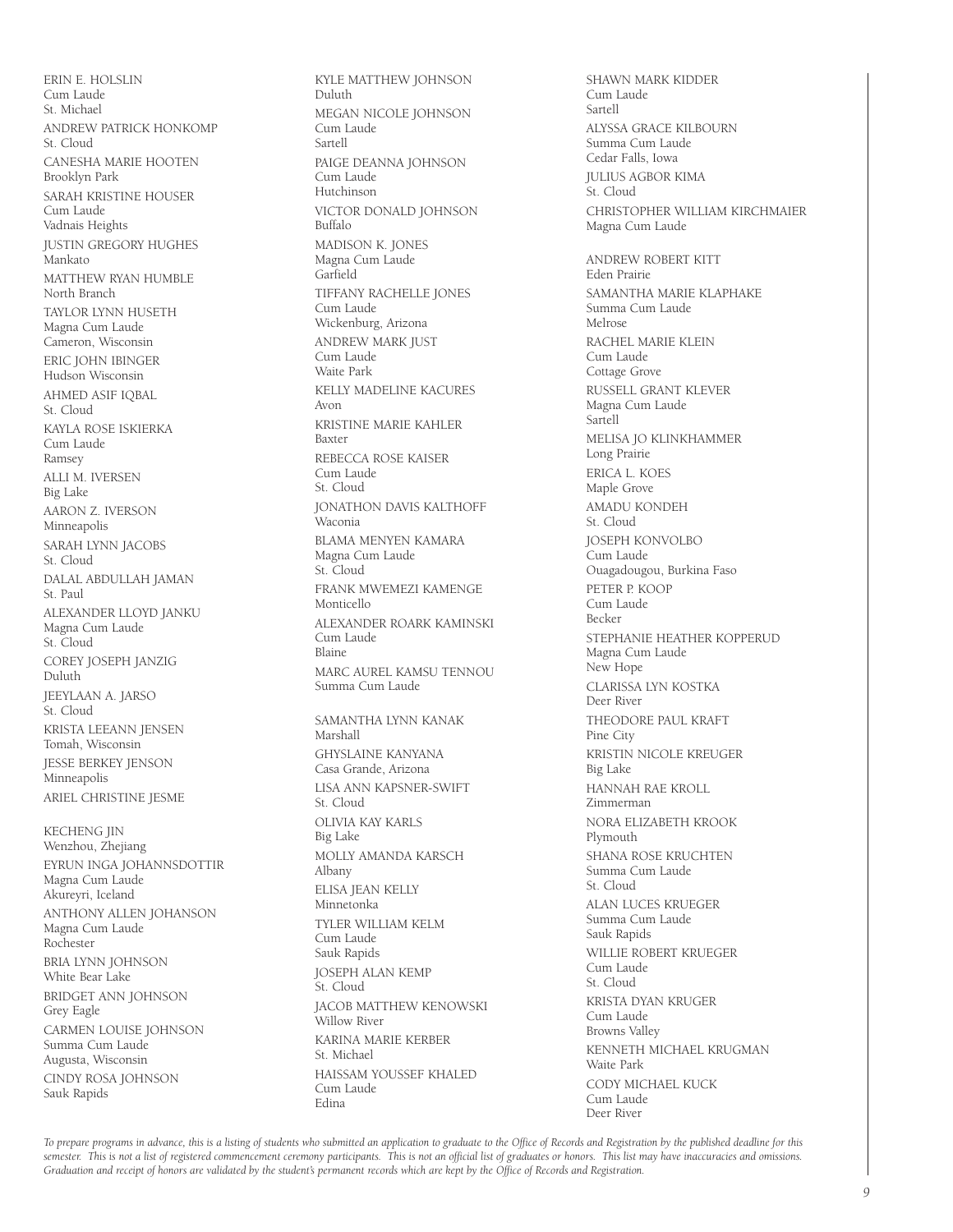ANTHONY BLAKE KUNKEL Monticello SAMANTHA RUTH KURR St. Cloud TYLER JOHN KURTZ St. Paul KELLIE NICOLE KURZ Summa Cum Laude Oakdale SHANE MICHAEL LAKINGS Ramsey JORDAN DEAN LAMBERT Big Lake ANDREA MARIE LANGEN Summa Cum Laude Delano KRISTIN ANITA LARSON Monticello MARY ELIZABETH LARSON Summa Cum Laude Atwater REID LEWIS LARSON Kingwood, Texas KFI SEY ANN LAUDENBACH Summa Cum Laude St. Cloud DANIKA ELIZABETH LEAVITT Cum Laude St. Cloud HANNA COREEN LEE Otsego PA ZONG LEE White Bear Lake MICHAELA RAE LEIER Apple Valley STEVEN CRAIG LEMMA Maple Grove ERICA NOELLE LEPISTO Summa Cum Laude Iron ANDREW DAVID LERCH Magna Cum Laude St. Cloud BRANDON JAMES LEUTHARDT Cum Laude Sauk Rapids JACOB EARL LEWIS

HEIDI LI Cum Laude St. Cloud KIMBERLY LOUISE LIEBL Blue Earth HEQIU LIU Magna Cum Laude

#### LIANLIN LIU

GARRETT JOHN LOESCH

NICOLE DIANE LONGTIN Eden Prairie

ROGERIO LOPEZ St. Cloud THOMAS JOSEPH LOUISELLE St. Anthony SHAN LU Nanjing, China KIMBERLY NICHOLE LUCKEN

#### MEGAN RAE LUND-ZIEGLER

MARISSA NICOLE LUNDY Cum Laude Maple Grove ASHLEY ROSE LYON

JESSICA BARBARA LYONS Rogers CAMILLE MANGUIL MACAUYAM St. Cloud CONRAD A. MAGALIS Cum Laude

KRISTY NICOLE MAGUIRE Magna Cum Laude Farmington NICHOLAS PETER MAIERS Cum Laude St. Cloud CASEY MATTHEW MALMGREN Cum Laude Chanhassen CARRIE LYNETTE MALY Big Lake RICHARD LAWRENCE MANN JR. Cottage Grove LAURA NICOLE MANUEL Summa Cum Laude Annandale STEPHANIE DORENE MARKFORT Coon Rapids JODI ANN MARQUEZ BIERSCHBACH Sauk Centre KATIE MARIE MARRON Cum Laude St. Michael DACIA MARIE MARTHALER Cum Laude Sauk Centre RENE PAULINE MARTIN Magna Cum Laude Mounds View NICOLAS MARTINEZ White Bear Lake MAHA MOHAMMED MASRI St. Cloud ELIJAH CALEB MASTIN St. Cloud MICHELLE CHIEKO KUUIPO MATSUURA Magna Cum Laude Aiea, Hawaii MATTHEW S. MCCANN Lakeville

TAMARA S. MCGREGOR St. Cloud JACOB ANTHONY MCKEE Oakdale ALESHA RUTH MCPHAIL Summa Cum Laude Pine Island FATIMA MEJIA Bloomington BRITTANY LYN MENDEL Magna Cum Laude St. Cloud BENJAMIN JOHN MERTZ Magna Cum Laude St. Cloud JENNIFER ROSE METZLER Peshtigo, Wisconsin ALICIA LEE MEYER Princeton ALYCE MARIE MEYER Magna Cum Laude New Prague JORDAN ROBERT MEYER KAYLA MARIE MEYER Summa Cum Laude Melrose ANDREW THOMAS MICKELSON CASSANDRA SHAE MILHON Kansas City, Missouri ALECIA NOEL MILLER Cum Laude Sartell JOSHUA JAMES MILLER Hutchinson LEE WALTON MILLER Lake Crystal MELISSA ANN MILLER Ortonville TIMOTHY DONALD MILLER Magna Cum Laude Willmar SAMANTHA MARIE MILLS Magna Cum Laude Sartell ELLEN GRACE MINZEL Summa Cum Laude Mound RAMI A. MISRI St. Cloud KAYLA RUTH MITTENESS ABBEY MARIE MIX Summa Cum Laude St. Cloud CADE ANDREW MOBERG Little Falls DANIELLE HEATHER MOE Hayward, Wisconsin ABDALA ABDULAHI MOHAMED Cum Laude

Willmar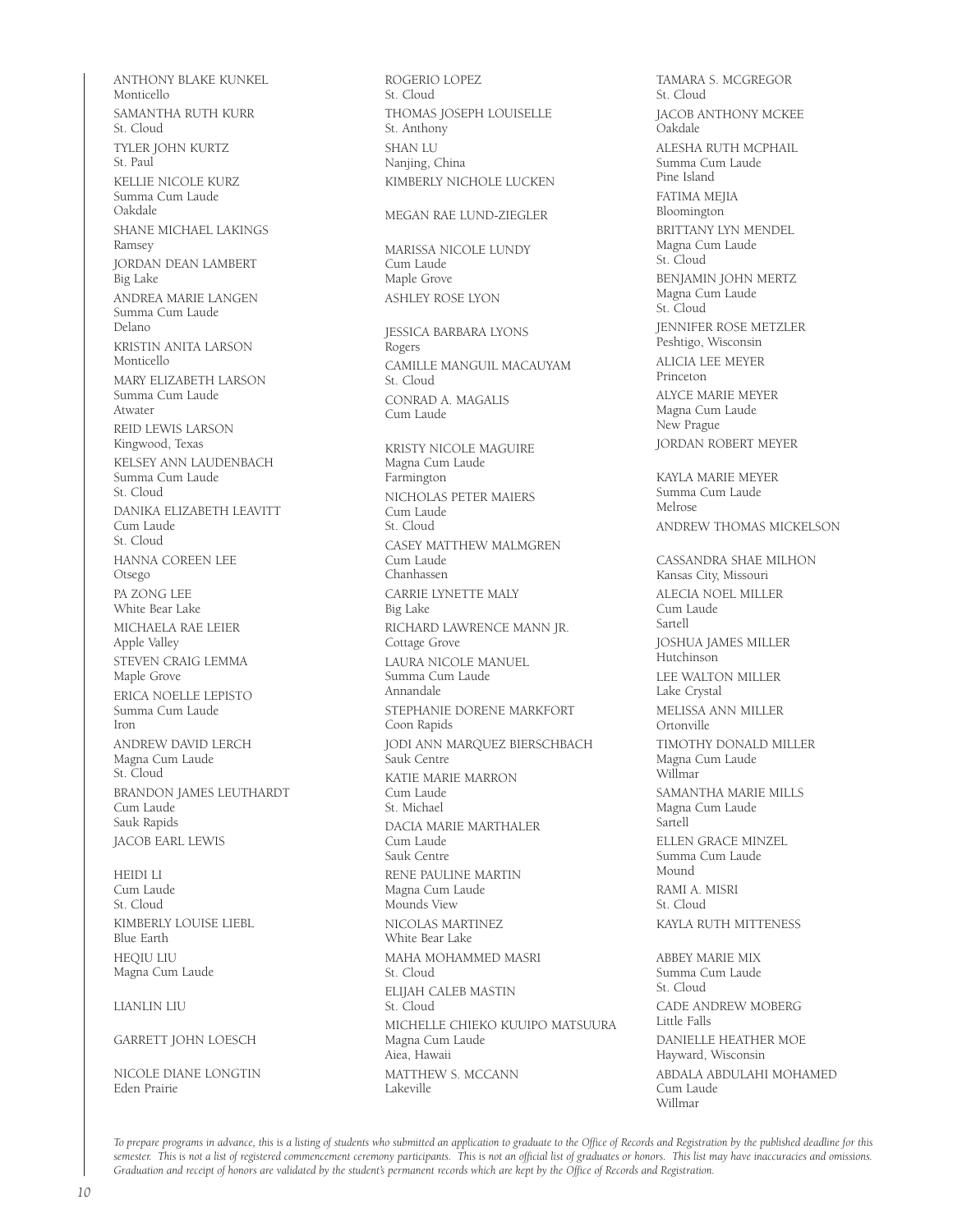MOHAMED ABDALLAH MOHAMED Roseville HASSAN FARAH MOHAMUD Maple Grove BRENT JOSEPH MOHS Cum Laude St. Cloud AMANDA MAE MONKMAN Summa Cum Laude

WHITNEY A. MOORE Cum Laude St. Cloud ANDREW JOHN MOREY Minneapolis CIHAT MORGUL St. Cloud KAITLYN ARLENE MORIARITY Magna Cum Laude Big Lake KELSEY ANNE MORIARITY Big Lake MEGHAN JOYCE MORIN Magna Cum Laude Cambridge JACK ANTHONY MORO Brookfield, Wisconsin MICHAEL ALLEN MORRIS Cum Laude South Haven CULLAN MATHEW MORRISSEY Oconto Falls, Wisconsin REBECCA JEAN MORTENSON Ham Lake ELIZABETH MOTIN Magna Cum Laude Elk River JOSEPH ANDREW MOTZKO Plymouth NICOLE MARIE MOULZOLF St. Cloud AMANDA MARIE MOZIS Albertville REUBEN SIGUGU MUGULA Magna Cum Laude Brooklyn Park JORDAN M. MUHONEN .<br>Cum Laude

NEAL KURT MULDER Cum Laude Rushmore CARRIE ANNE MUNSON Blaine AARON LEIGH MURPHY St. Cloud ERIC JOHN NAGY St. Louis Park ALYSSA MARIE NATION Plymouth STEPHANIE JO NEIDENFEUR Cum Laude Maple Lake

ALEXANDRA ROSE NELLIS Avon AARON PAUL NELSON

#### ALEXANDRA HALL NELSON

GERRI ANN NELSON Isle JENNIFER LYNN NELSON Cum Laude

MATTHEW DAVID NELSON Summa Cum Laude Cushing DANIEL J. NESS St. Cloud DAVID ALLAN NETTLETON JR. Duluth ESTHER MICHELLE NEU Summa Cum Laude

TYLER MICHAEL NEU Rockville CASSANDRA LOUISE NEUMAN

STEPHANIE KAYE NEVINS Magna Cum Laude Dawson JOSHUA LE NGUYEN St. Paul THINH THANH NGUYEN

MICHELLE JANAE NIEWIND St. Cloud TYLER MICHAEL NORBERG Lino Lakes KENNETH TAYLOR NORDSTROM Pine Island LISA ANNE NORDVIK Royalton CHASITY LYNAE NORMAN Magna Cum Laude St. Cloud SCOTT J. NORRING Shakopee ADAM TYLER NOTCH Cum Laude

KATHERINE MAY NOVICKY St. Michael ABDALLA K. NUNO

JUSTIN AMINGA NYANDIKA Magna Cum Laude Kisii, Kenya, Africa TRAVIS JOHN O'LEARY St. Cloud BAILEY J. OGLE Summa Cum Laude Willmar CARLEEN KAY OHMANN Albany

RACHEL LEE OHMANN Magna Cum Laude Albany CODY DANIEL OLMSCHEID Melrose ALLYSON PEARL OLSHANSKI Cum Laude Brainerd ALEXANDER MIKKAEL OLSON Magna Cum Laude St. Cloud DANIELLE DORIS OLSON Sartell LAURA ANN OLSON Bloomington NICOLE MARIE OLSON Champlin PAUL CHRISTOPHER OLSON Cum Laude Coon Rapids REID ALLAN OLSON Little Falls TANYA RAE OLSON Magna Cum Laude Coon Rapids MUHAA OOMAAR Minneapolis BRITTANY ANN ORSON Summa Cum Laude Maple Lake BIANKA TORRES ORTIZ Cold Spring TASHIANA OSBORNE White Bear Lake KAITLIN NICHOLE OTTO Cum Laude Big Lake MICHAEL ALAN OUELLETTE Summa Cum Laude Brainerd HENRI CHRISTIAN OURAGA Abidjan, Cote D'Ivoire ELIZABETH KAY OVALL Magna Cum Laude ABDULSALAM OLUWAFEMI OYEDELE St. Cloud KYUNG HO PARK St. Cloud TIMOTHY PAUL PAROCHKA Mayer ASHMIKA NANDKISHOR PATKE Shoreview

ROSS WESTON PATTEE Glenwood WHITNEY MARIE PAULSON Becker JOHN ROBERT PAULUS Maple Grove AARON JOSEPH PAVEK Baxter ANTHONY JAMES PEARSON Bloomington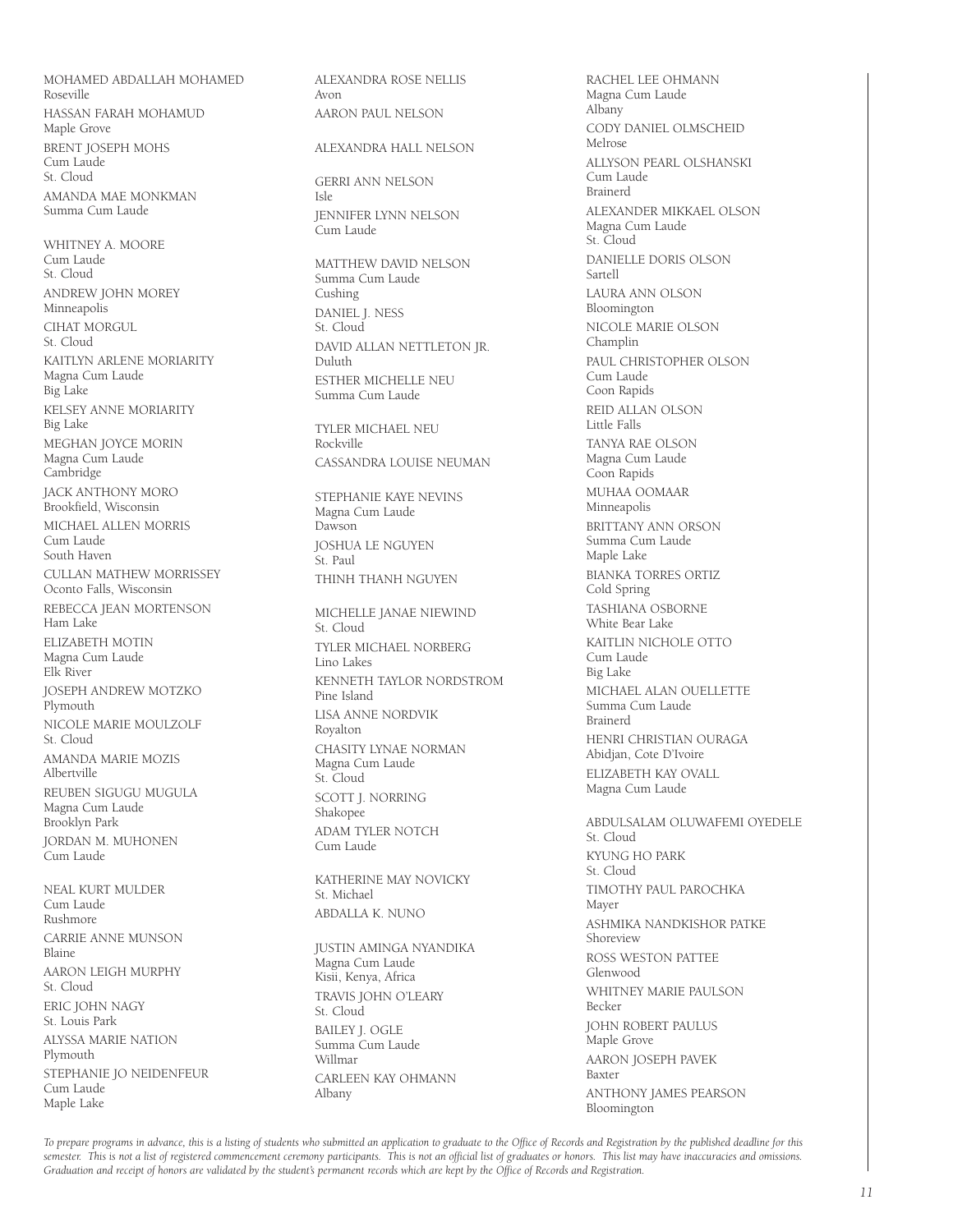ERIC JOHN PECKSKAMP Cum Laude Sauk Rapids CRYSTAL LEIGH PEDERSON Cum Laude Big Lake RYAN DUANE PEDERSON Big Lake KOREY PEDRAZA JACK DWAYNE PEGG III Albertville JENNA MARIE PELZER Cum Laude Little Falls MEREDITH MARIE PENROD Manhattan, Kansas ANA PAOLA PERALTA-CAMARGO AUBREE NICHOLE PETERSON Anoka CHAD REED PETERSON Fort Collins, Colorado KAYLA ASHLEY PETERSON Cum Laude Prior Lake KAYLIE AUSTYN PETERSON St. Michael JODI KAY PFANNENSTEIN Cum Laude St. Cloud JILLANA JOY PHILLIPS Magna Cum Laude Alexandria AMANDA KAYE PIETRZAK Cum Laude Sartell GREYSON MILLER PINGREE Summa Cum Laude Milaca SAMARIA CELAINE POEPPING Worthington SUSAN ANN POGATSCHNIK Summa Cum Laude Avon ERIC WILLIAM POGGENBURG Cedarburg, Wisconsin JORDAN JAMES POPP Cum Laude Holdingford AUDREY KATHLEEN POTHEN Inver Grove Heights MICHAEL EVAN POWELL Eden Prairie ROBERT TERRANCE PREISTER Princeton SAMANTHA J. PRICE Cum Laude Eau Claire, Wisconsin SARA JO PRIEN

REBECCA JAYNE PRIESTLEY Summa Cum Laude St. Cloud CAMERON JAMES PRODOEHL Danube NICOLE BREE PROM Magna Cum Laude St. Cloud BO RILEY PUTRAH Faribault RICHARD QUACH Coon Rapids MCKENZIE ANN QUADE Magna Cum Laude Paynesville EIXLEY NOEL QUIROGA St. Cloud YOHANES EIXLEY QUIROGA St. Cloud HEIDI LYNN RAISANEN Summa Cum Laude Cokato NATHANIEL LEE RAMACHER Cum Laude St. Cloud THOMAS W. RAMBOW Becker ALLISON JOSEPHINE RAPP Cold Spring GENA MARIA RARDIN Magna Cum Laude DUSTYN R. RASMUSSEN Sartell SEAN MICHAEL RATHBURN White Bear Lake MARQUEDA TEKE'ARIA RATLIFF JOLISSA A. RAZINK Brooklyn Place NICHOLAS PATRICK REAGAN Cum Laude Plymouth LINDSAY KAY REDMAN Owatonna ABBY ELIZABETH REESEN Magna Cum Laude Apple Valley ANDREW KENNETH REIMAN Paynesville SCOTT DANIEL REISDORF AMY ELISABETH REZNICEK Summa Cum Laude Bloomington NOLAN DAVID RIAL St. Cloud

AMANDA MARIE RICHARDSON Oakdale CODY JACK RICHTER Becker BRANDON JOSEPH RIENDEAU St. Cloud

CHRISTINE MARIE-JOHNSON RIES Belle Plaine, Iowa KYLE WILLIAM RISINGER Shorewood MEGAN NICOLE RITZER Summa Cum Laude Waite Park CHAD ALLEN ROBINSON Magna Cum Laude St. Cloud IAN THOMAS ROOTES Maple Grove ANDREA ROSS Magna Cum Laude Sauk Rapids JENNA MARIE ROSTY Coon Rapids RUTH MARIE ROTH St. Cloud KAYLA NICOLE RUDZIVA Cum Laude Brooklyn Park ALEXANDER SCHLAFMANN RUST Summa Cum Laude Golden Valley JESSICA DEE RUTH .<br>Princeton JAKE STEVEN RUTLEDGE Cum Laude Rice JAMES EDWARD RYAN Watertown NICHOLE ANN RYCHLICKI Maplewood ANDREW PAUL RYDBERG GARRETT JAMES RYYNANEN Cum Laude Cokato BRENT ALLAN SABO Magna Cum Laude Waite Park SAMANTHA ANN SADLOWSKY Elk River ZAMZAM A. SALAD St. Cloud CHANTEL R. SALFER Wabasso YAHYE MUSE SAMATAR Magna Cum Laude St. Cloud MITCHELL AUSTIN SANDMANN DUSTIN DONALD SARTORI Cum Laude Waseca MICHAEL PHILIP SATHER Vadnais Heights

SHELBY LYNN SAUER Bemidji PAIGE NOEL SAULTER Cum Laude Little Falls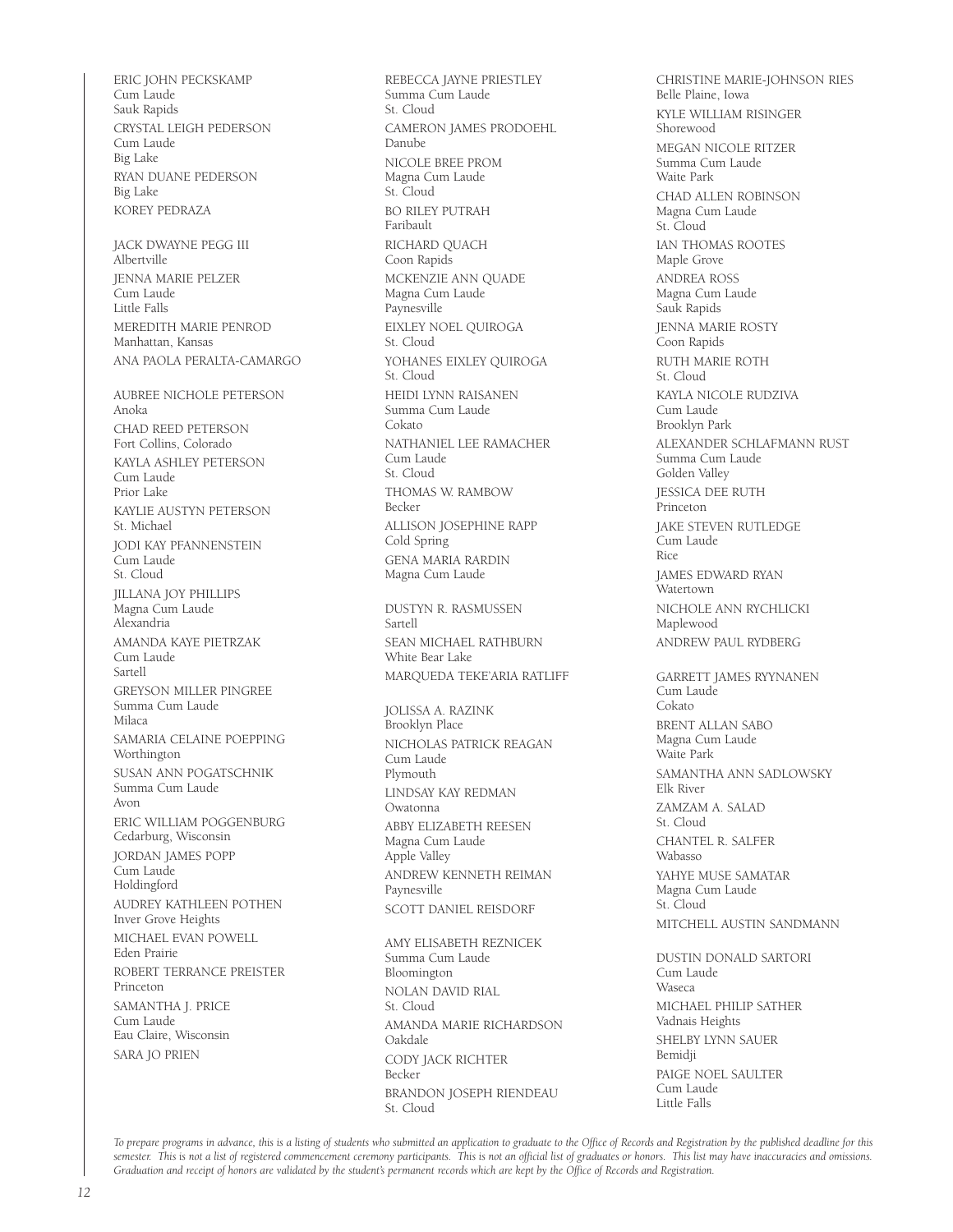CATHERINE ROSE SCHALOW Cum Laude Chaska KODY LEE SCHANTZEN Hutchinson PETER JOSEPH SCHARENBROICH St. Cloud ASHLEE ELAINE SCHEER Magna Cum Laude St. Cloud JAMIE LYNN SCHEFFER Rush City CODY ALLEN SCHERPING Freeport KATIE LYNN SCHIRMER Minneapolis ASHLEY MARIE SCHMIDT Topeka, Kansas KAYLA LYNN SCHMIDT Annandale MALORIE CHRISTINE SCHMIDT Cum Laude Buffalo NICOLE JEAN SCHMIDT Summa Cum Laude Ramsey TYLER LEE SCHMIDT Apple Valley MATTHEW CHARLES SCHMIESING Paynesville IRIS SCHNEEBERGER Magna Cum Laude Elk River COREY JOHN SCHOENBERG Cum Laude Melrose TANNER WADE SCHRAW Sartell ALEXA SCHROEPFER Magna Cum Laude St. Cloud KAITLYN RENEE SCHROEPFER Glencoe JASON ROGER SCHUETZLE Magna Cum Laude ISAAC AUGUST SCHUMANN Sauk Rapids WILLIAM LUKE SCHWANTES

Marshfield RYAN ADAIR SCHWARTZ Summa Cum Laude Forest Lake TYLER MARC SEIFERT Morgan TYRONE NATHANIEL SELLNER New Ulm KORI ANN SELLS Chisago City ALEX WAYNE SENST

JOSHUA MARK SEPULVEDA Summa Cum Laude Elk River SAMANTHA MARIE SEVERSON Cum Laude Princeton RYAN ALEXANDER SHEA Woodbury AHMEDNASIR MOHAMED SHEIKH

JIALUN SHEN Cum Laude Suzhou, Jiangsu, China THOMAS PHILIP SHERRY Edina KAYLA BROOKE SHIRK Zimmerman JESSICA ROSE SHORTER Cannon Falls NABIN KUMAR SHRESTHA

CHANTEL JEAN SKALA Owatonna SAMANTHA L. SKOKAN Farmington CASSANDRA LEIGH SMITH Cum Laude Elk River WESTON EVERETT SMITH Elk River JENNIFER JOSEPHINE SNAZA -<br>Cum Laude Woodbury RYAN ANTHONY SNYDER Royalton SEKOU M. SOUMAH St. Cloud KEVIN ERNEST SPARKS Rice KAYLA MARIE SPINDLER Elk River MALLORY SAGE SPINDLER Summa Cum Laude Apple Valley STEVEN ANTHONY ST. MARIE Magna Cum Laude Albany ALLISON JANE STALL Waubun AMANDA LYNN STANGELAND Magna Cum Laude Brainerd SARAH JEAN STARLING Cum Laude Monticello KATIE RENEE STATEN Cum Laude Le Center JENNIFER LYNN STEEN Big Lake JARED L. STEFFENS Waseca

CRYSTAL DAWN STEMPSON Cum Laude St. Cloud JOHN RAPHAEL STIEGEL St. Clous DONNA JEAN STIFTER Cum Laude JESSICA MARIE STIFTER

Summa Cum Laude Aitkin PATRICK JON STOE

SARAH C. STRUCK Brooklyn Park MATTHEW TYLER STURGEON Magna Cum Laude

JASON PATRICK SULLIVAN Magna Cum Laude St. Michael LIYA SULTANOVA Magna Cum Laude St. Cloud RYAN DEAN SUTHERLAND Magna Cum Laude Minneapolis AMANDA ALISA SYLLA Magna Cum Laude North Branch JIA JI TAN

#### JOSEPH WILLIAM TANIS

MAX JOSEPH TARNOWSKI Lake Elmo SOLONI TAUMALOLO Plymouth CARRIE ANNE TAYLOR Cum Laude

MARGARET SCHARLAU TAYLOR Hastings BRIANA DAVONNE TEMPLE Sauk Rapids DANIEL LEE TERRY Summa Cum Laude Nowthen TONIA NANNETTE TERRY Long Prairie CHIN THAO St. Paul GEORGE X. THAO Cottage Grove KER LENG THAO St. Paul ZOUA THAO St. Cloud ANDREA LORRAINE THEIS Elk River NICOLE KRISTA THEISEN St. Stephen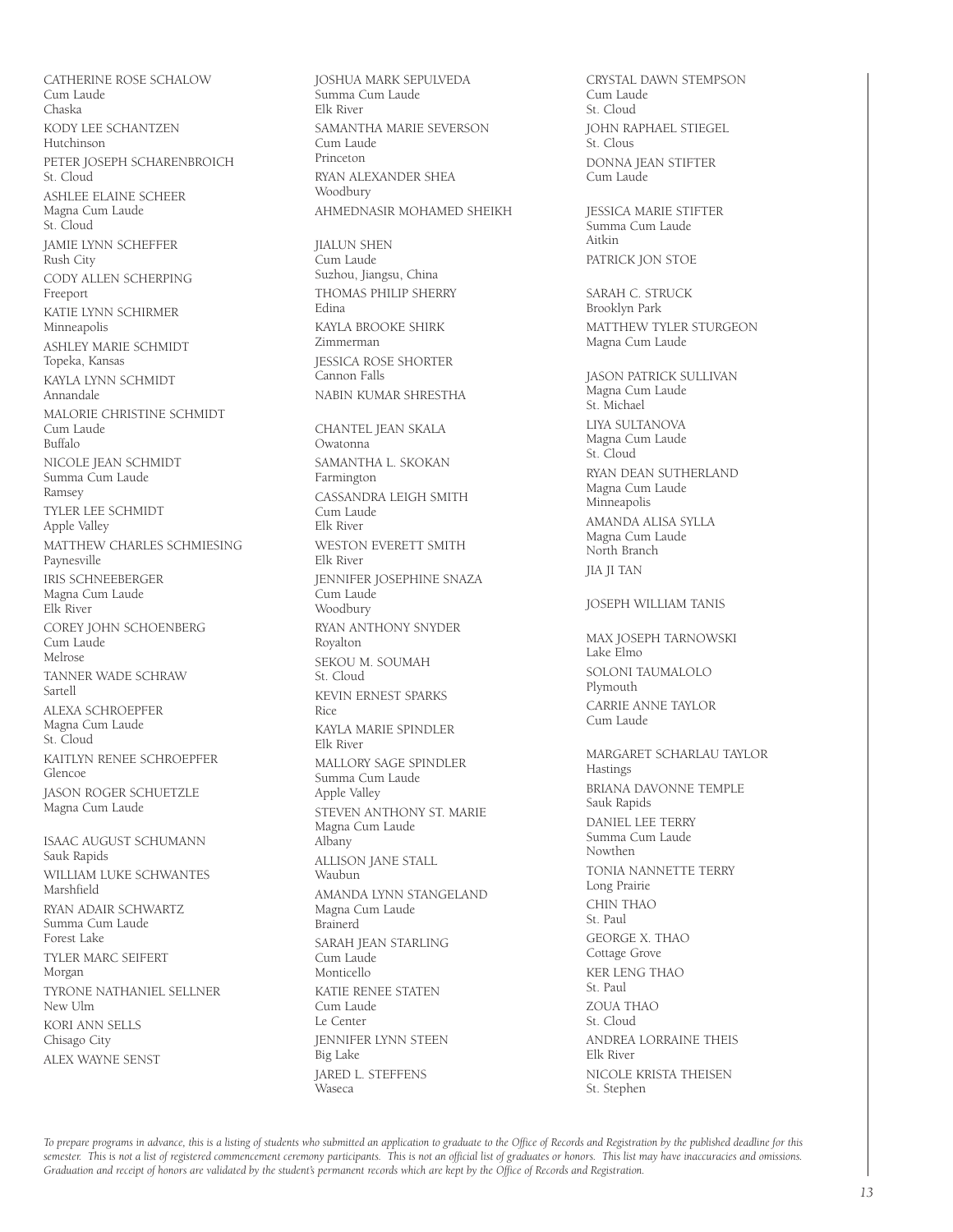MATTHEW MARK THEN Cum Laude Avon BRENNEN DONNA THOMAS St. James JACOB GENE THOMFOHRDA Balsam Lake, Wisconsin LOUISE ANN THOMPSON Magna Cum Laude Princeton TYLER JAMES THOMPSON Circle Pines TOBY THONGPHASAVANH Brooklyn Park ELIZABETH MARIE THORSON Summa Cum Laude Princeton BRITTANY MARIE TIFFANY Monticello JOSHUA TIMOTHY TOLIVER Cum Laude Davis California DEVIN MICHAEL TOMCZIK Magna Cum Laude Big Lake MARISSA JO TOURVILLE Magna Cum Laude CHRISTOPHER JOHN TRANKEL Apple Valley TRACY KRISTINE TRAXLER Magna Cum Laude La Crescent WHITNEY JEAN TRELSTAD Cum Laude Mound KELLY RITA TRISKO Summa Cum Laude Stewartville SHELBY JORDAN TRUHLAR Cum Laude Eden Prairie KYLE EDWIN TURCK Magna Cum Laude Sauk Rapids KRISTA SKYE TURNEY Magna Cum Laude Waite Park BRIANNA LEE TVEDT Magna Cum Laude Annandale RYAN WILLIAM URLAUB BRITTNEY MARIE UTNE Cum Laude Howard Lake ELLEN KATHRYN VAALER Lakeville MEGAN MARIE VADIES Sauk Rapids ANUZ VAIDYA St. Cloud

ANDREW GREGORY VAN BECK Apple Valley DANIEL JACOB VAN KAMPEN St. Paul PAUL PATRICK VAN KEUREN Magna Cum Laude MEGAN ELIZABETH VAN LITH DAO VANG St. Paul LUE VANG Minneapolis MAI KOU VANG Cum Laude St. Cloud NATHANIEL JOSEPH VANHEUVELN Summa Cum Laude St. Cloud SHAWNA LYNN VANHOORIK Cum Laude St. Michael VANESSA MARIE VANLAANEN Magna Cum Laude Stillwater MELANIE ANNE VERSEMAN Eden Prairie JACQUELYN ROSE VESEL Cum Laude Side Lake KASHANIE DEVI VISWANATHAN St. Cloud SCOTT EVERETT VOSEN Cum Laude Cushing JARED BRADLEY VOSS Cum Laude Rice KATHLEEN VRIEZE Summa Cum Laude

Eyota BRADLEY JEFFREY WAIDELICH Summa Cum Laude

#### QUINN ANDREW WALDVOGEL

JADE RICKA WALLAT Brooklyn Park MELANIE MELINDA WALSTEAD Fargo, North Dakota MENGYING WANG Cum Laude Jiangsu, China YANBING WANG St. Cloud YUE WANG Yangzhou, Jiangsu SAMMUEL CHRISTOPHER WANOUS Magna Cum Laude Rockford MELISSA FRANCIS WARD Hinckley

MOHAMED ABDI WARFA St. Cloud JOSHUA JAMES WARRICK St. Cloud BONYEAH BETHA WARZECHA St. Cloud JOSEPH DANIEL WATSON Clearwater LAURA RAE WATSON Magna Cum Laude Red Wing KATIE SUSANNE WEATHERLY Magna Cum Laude Mounds View EMILY MARGARET WEHMANN Magna Cum Laude Becker SARAH CHRISTINE WEHR East Bethel RANDI LEIGH WEINZIERL Magna Cum Laude Shakopee TORREY ANN WEISBERG Cum Laude HUONG PHUNG WELCH Cum Laude Ho Chi Minh City, Vietnam JAMES ERNEST WELTON Sauk Rapids KARI MARIE WENSMANN Avon EDWARD KENNETH WENZEL St. Cloud JOSHUA WALDON WESTGAARD Summa Cum Laude Albertville MITCHEL ALAN WHORTON Ramsey MIKAELA CHEYENNE WILLHITE Summa Cum Laude Sauk Centre SHANE WILLIAMS WAYNE FRANKLIN WILLIAMS St. Cloud KAYLA M. WILMOT Rogers DANIELLE MARIE WILSEY Magna Cum Laude Big Lake ROBERT THOMAS WILSON Blaine JOSHUA JAMES WIRTANEN Summa Cum Laude Minneapolis DANIEL JOSEPH WIRTH St. Cloud DENNIS JAMES WITTROCK Cum Laude Clearwater KATI LYNN WOLFF

*To prepare programs in advance, this is a listing of students who submitted an application to graduate to the Office of Records and Registration by the published deadline for this semester. This is not a list of registered commencement ceremony participants. This is not an official list of graduates or honors. This list may have inaccuracies and omissions. Graduation and receipt of honors are validated by the student's permanent records which are kept by the Office of Records and Registration.*

AARON PAUL VALERIUS

Albertville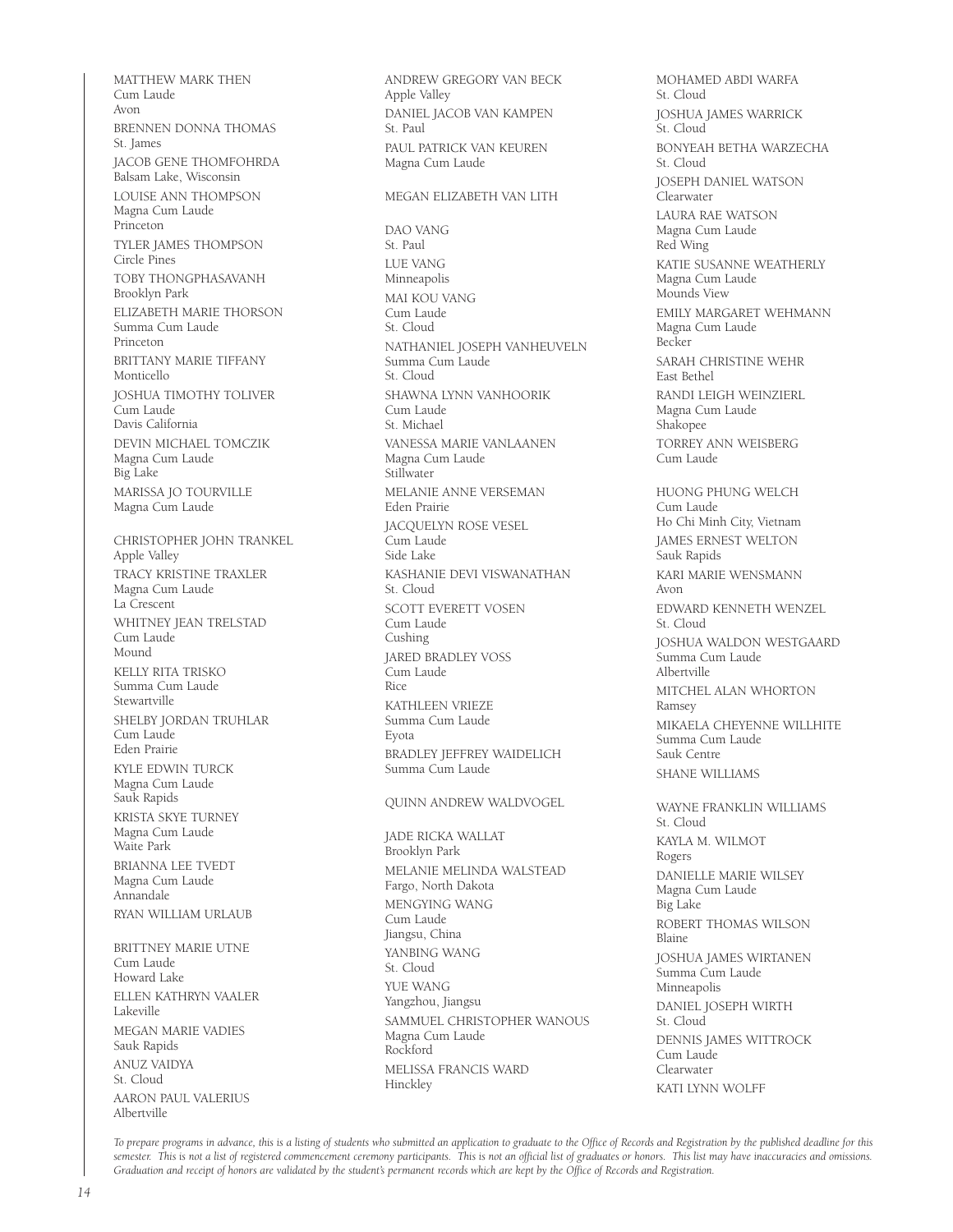BRIANNA PAIGE WOMACK Smithville, Missouri MELISSA VIRGINIA WOODS St. Cloud XING XIN China MAI PANG XIONG Magna Cum Laude St. Cloud TONG YANG St. Paul ASHLEY S. YANN Woodbury MOHTASHAM YAQUB Islamabad, Pakistan TAYLER JOSEPHINE YILEK Magna Cum Laude St. Cloud ABRAHAM JOHN YOREK Little Falls SARAH JOY ZAWISTOWSKI Nowthen MIRZA ZEC Anoka ZHAOYANG ZHANG China STEVEN HANZLIK ZILBERG St. Paul DACIA KATHRINE ZIMMERMAN Summa Cum Laude Royalton TARA MARCELLA ZIMMERMAN Magna Cum Laude Royalton FRANKLIN DANILO ZUMBA-DELEG Magna Cum Laude

LAEL BENJAMIN ZWIEFEL

#### Associate

ASHLEY ANNE ABNEY St. Cloud NOAH ALAWIYE Summa Cum Laude Ellensburg, Washington ZECHARIAH HALLFELD ALBINIAK Mukwonago, Wisconsin SEAN WARNER BARKER

JEFFREY GEORGE DAVIS St. Cloud RICHARD LAWRENCE DEL VISCIO Appleton, Wisconsin AUSTIN GEOFFREY DEWANZ

ALLISSA MARIE DOLL

BRANDON DONALD GELLING

ALYSSA MICHELE GRAHAM Cum Laude CURTIS RICHARD GROSZ STEPHANIE ANN GRUBER St. Cloud MATTHEW P. HAAS St. Cloud SARAH ANN HENKEMEYER JASON PHILIP HILSGEN Eden Valley DANIELLE RAE HODGE SAMANTHA JOY HOLSATHER CORISSA LOU KAAS Farmington LARRY ALLEN KNOX Summa Cum Laude Wadena BRIDGETTE MARY MAGNUSON Coon Rapids KRISTA LEANN MCCOY Magna Cum Laude Elk River ASHLEY M. MOE JACQUELYN ELIZABETH NORLING Summa Cum Laude KELLY ANN O'TOOLE Big Lake CARLIE MAUREAN OLSON BRANIESNEY ORTIZ CAMACHO Albany MARTINA CHRISTINA PETIT Cum Laude St. Michael TYLER JAMES ROBECK Champlin JULIE ANN SCHAFFER

NICHOLAS CARL SCHMITZ Cum Laude

ELIZABETH JOANN SNYDER Buffalo Lake LINDSAY RENAE TEETER Becker EVAN MICHAEL THOMAS

DALE JACOB VASSAR Maple Plain JOSHUA K. XIONG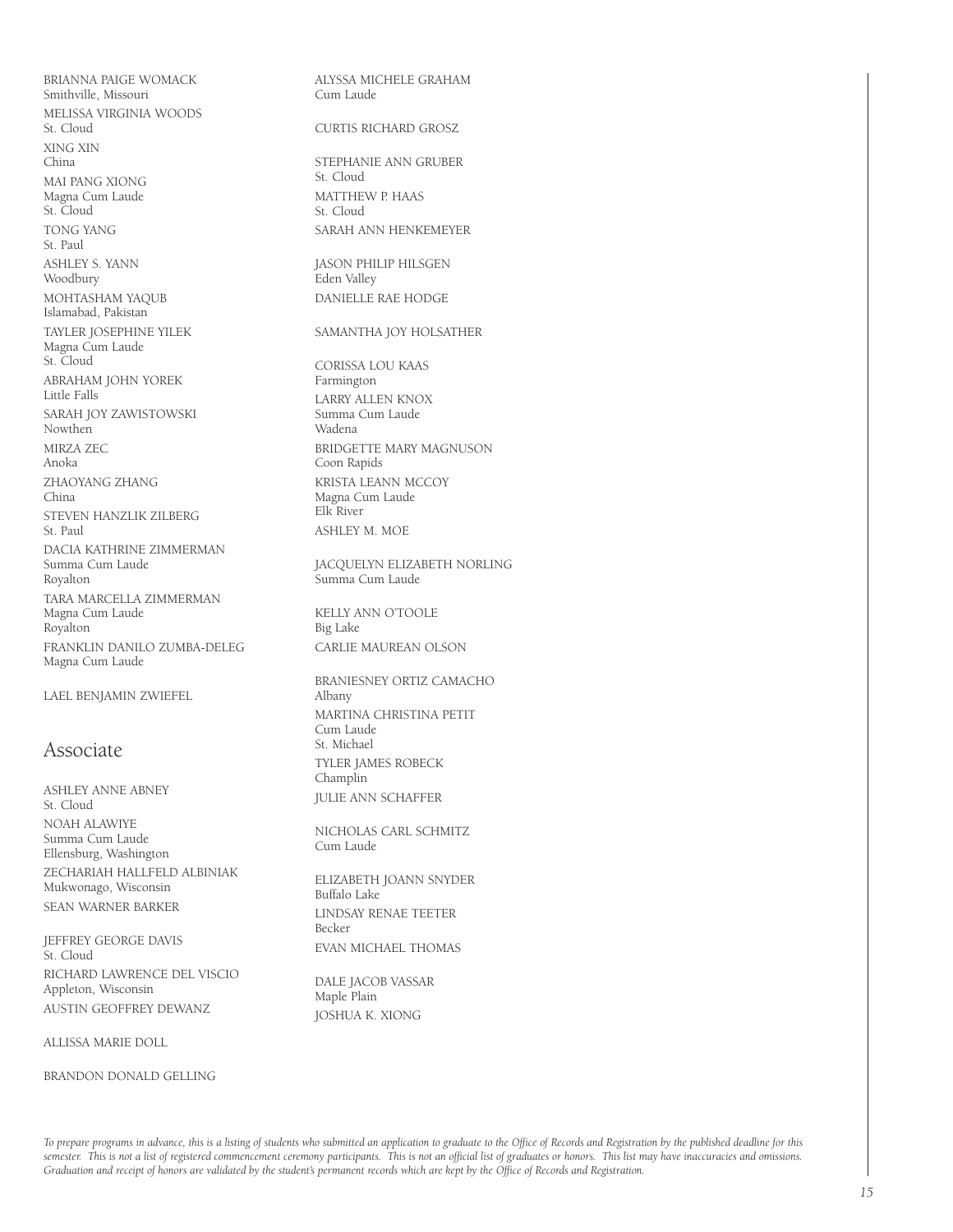#### **B a n n e r s a n d Fl a g s**

The commencement ceremony as a whole affirms the value of learning to society, recognizes the cooperation of many people, on and off the campus, who have contributed to the learning enterprise and, above all, celebrates the effort and achievement (symbolized by diplomas, degrees and dress) of the graduates themselves.

### *University Seal*

The university seal was redesigned in 2001 and portrays the cupola that sits atop Riverview Building, surrounded by oak leaves. The visuals were chosen to illustrate SCSU's long history of teacher preparation (Riverview was built to serve as the lab school for St. Cloud Normal School students to teach area children) and the university's location on the oak-crowned banks of the Mississippi River.

## *Country Flags*

The U.S. flag is displayed in the center of the building, above graduate seating. The flags hung above the commencement stage represent countries which host St. Cloud State University semesterlong education-abroad programs: Australia, Chile, England, France, Germany, Japan, Malaysia, Netherlands, South Africa, South Korea and Turkey. Additional national flags on display behind the stage, as recognized by the United Nations, represent the home countries of more than 1,100 international students from 91 countries attending St. Cloud State University. We especially welcome to St. Cloud the families of graduating international students.

## *The Mace*

The mace originated as a staff or club used in the Middle Ages for breaking armor. It evolved into a ceremonial symbol of authority used in legislative bodies, universities, and other governmental units.

The university mace was created by David Landwehr out of the white cedar flag pole from Old Main which was built in 1875 and razed in the late 1940s. The carved designs on the mace head which are decorated with gold leaf symbolize the programs of study at the University and were created by Merle Sykora, professor emeritus of art.

#### *The Presidential Medallion*

The presidential medallion worn by President Earl H. Potter III was created in 2002 by SCSU faculty emeritus, Dr. James Roy. This multi-dimensional medallion incorporates the SCSU seal and sits upon a plate of rhodium-plated sterling silver. The central portion of the medallion has been created from cast 14K gold and is festooned with four deep red garnet stones.

Dr. James Roy served as chair of the SCSU Department of Visual Arts from 1964-1992 and retired in 1994. Previously, Dr. Roy designed the original presidential medallion which is now housed in university archives, as well as medallions for the Chancellor of the Minnesota State University System, Metropolitan State University and Minnesota State University–Akita in Japan.

#### **T h e A c a d e m i c At t i r e**

The custom of wearing a distinctive dress for academic ceremonies goes back to the Middle Ages, when long-sleeved, hooded gowns were necessary for warmth in the unheated stone colleges. Academic costume is at present worn in the United States by persons taking part in academic ceremonies in general, at commencement ceremonies, at baccalaureate services, and at various inauguration ceremonies.

#### *Gowns*

The bachelor's gown is a relatively simple kind falling in straight lines from a fairly elaborate yoke. Its distinguishing characteristic is the long pointed sleeves. The master's gown is similar, except for the sleeves. The doctor's gown is an elaborate costume marked by velvet panels down the front and around the neck as well as by three bars of the same material on the bell-shaped sleeves.

#### *Hoods*

The greatest degree of symbolism is shown by the hood. Undergraduates here do not wear the hood. Graduate student hoods have velvet edging which indicates the area of specialization. The inside of the hood is satin and indicates by its color the college or school which granted the degree. St. Cloud State University's colors are deep cardinal red and black.

#### *Caps*

The square "Oxford cap" or mortarboard of serge or broadcloth with a stiff crown is worn for most degrees. The tassel that hangs to the side is switched from the right to the left when the baccalaureate degree is awarded.

#### *Tassels*

Undergraduate degree tassels are St. Cloud State University's colors of cardinal red and black. Graduate degree tassels indicate the degree: master of arts (white), master of business administration (light brown), master of engineering management (orange), master of music (pink), master of science (yellow gold), master of social work (citron) and specialist (light blue). The Doctor of Education degree tassel is light blue.

## *Red, White and Blue Cords*

The cord is a special recognition to show the University's respect and gratitude for our student veterans and those service men and women who are currently serving and protecting our country.

## *Honor Cords*

The color of the honor cord indicates the level of academic achievement for undergraduate students: Cum Laude (red), Magna Cum Laude (silver) and Summa Cum Laude (gold).

#### **A c a d e m i c Di s t i n c t i o n**

Undergraduate students who accomplish a high level of academic achievement, as reflected by their grade point average, receive distinction as follows.

*Grade Point Average:*

3.25-3.49 *Cum Laude* 3.5-3.74 *Magna Cum Laude* 3.75 or higher *Summa Cum Laude*

NOTE: Since programs are prepared in advance of the receipt of final grades, the listing of graduates and award recipients may, in some instances, be inaccurate. Also, in addition to GPA, there are minimum credit requirements to graduate with honors. The fact of graduation and the receipt of honors are validated by the student's permanent records which are kept by the Office of Records and Registration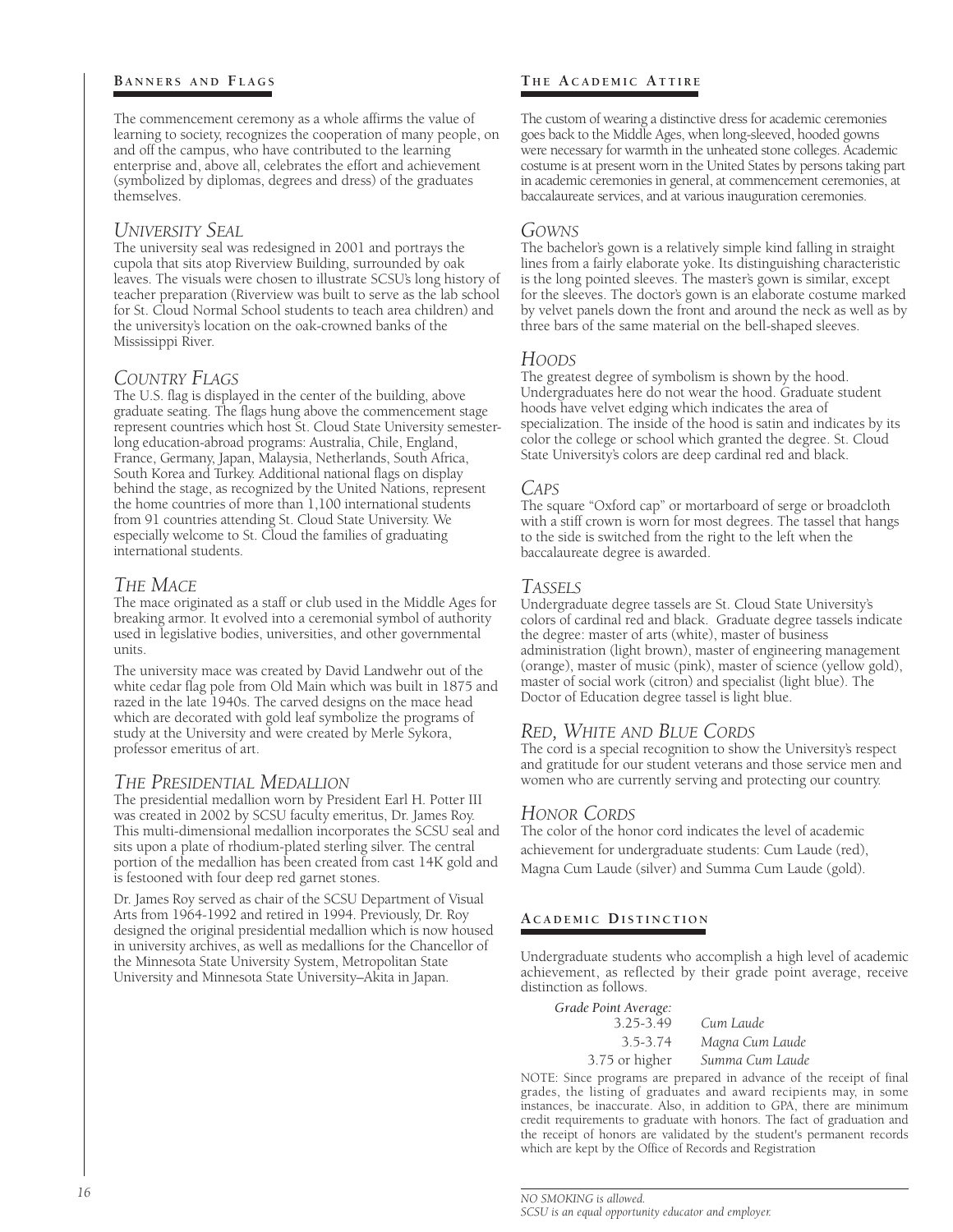## Minnesota State Colleges and Universities Board of Trustees

Ann Anaya *St. Paul*

Margaret Anderson Kelliher - Vice Chair *Minneapolis*

Duane Benson *St. Paul*

Kelly Charpentier-Berg *Coon Rapids*

Alexander Cirillo Jr. *Woodbury*

John Cowles *Minneapolis*

Dawn Erlandson *St. Paul*

Robert Hoffman *Waseca*

Philip Krinkie *Shoreview*

Maleah Otterson *St. Paul*

Thomas Renier - Chair *Duluth*

Elise Ristau *St. Paul* 

Louise Sundin *Minneapolis*

Michael Vekich - Treasurer *St. Louis Park*

Erma Vizenor *White Earth*



ER OF THE MINNESOTA STATE COLLEG<br>And Universities system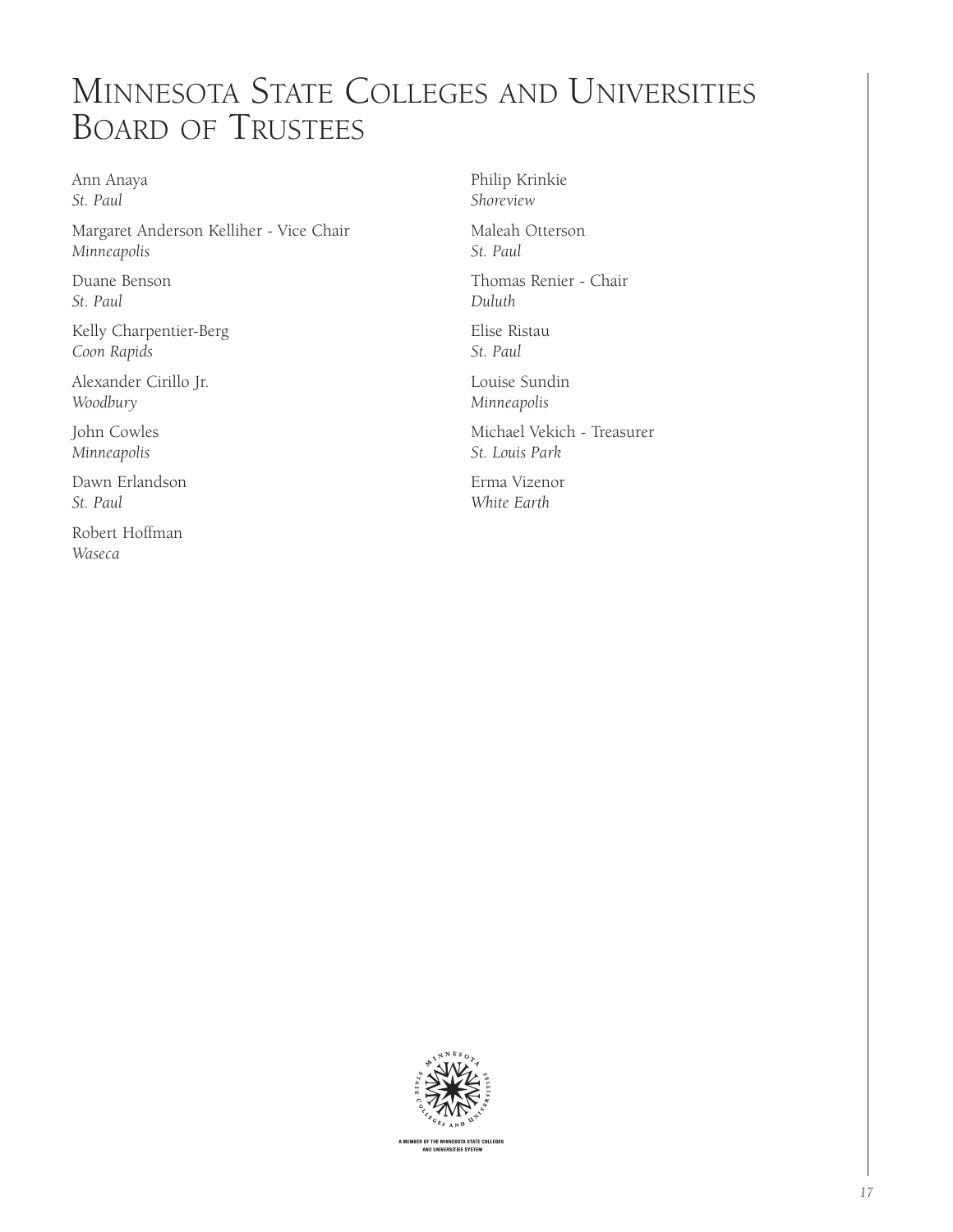## America, the Beautiful

O beautiful for spacious skies, For amber waves of grain, For purple mountain majesties Above the fruited plain

America! America! God shed His grace on thee, And crown thy good with brotherhood From sea to shining sea.

*Note: The U.S. flag is displayed in the center of the building, above graduate seating.*

## University Hymn

Amy Dale

Harvey Waugh